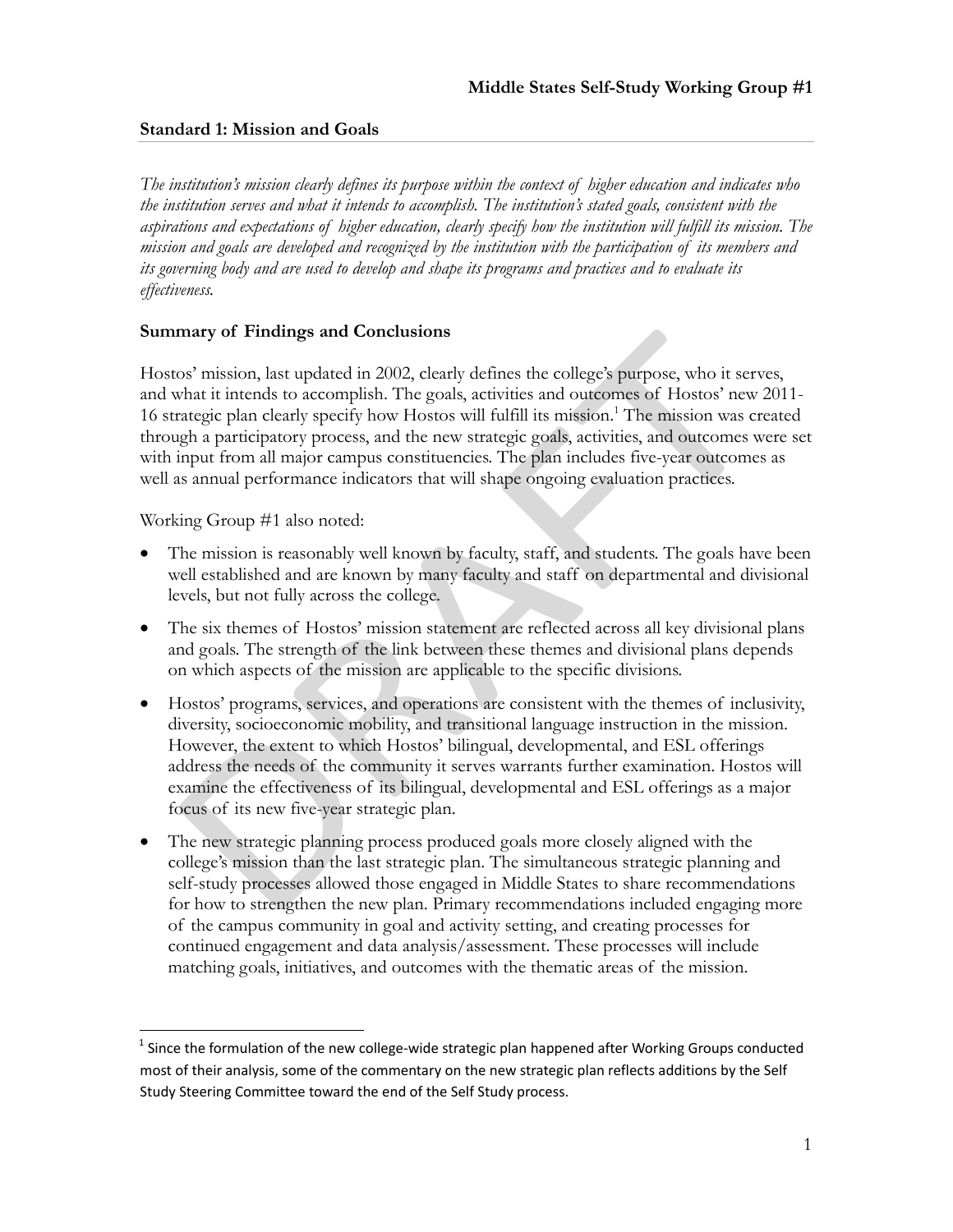Overall, Working Group #1 concluded that Hostos clearly meets the fundamental elements as well some optional analysis for Standard 1. The evidence of these findings and conclusions is presented in the following report, organized by study question.

#### **Working Group 1 – Standard #1 Report**

# **Question 1: How well are the mission and goals known by the various constituencies in the college? [Compliance/Relevant Institutional Issues]**

#### **Knowledge of Mission**

#### *A. Hostos' mission appears in a variety of places accessible to multiple audiences.*

Table 1.1 below summarizes ways Hostos tries to make its mission accessible to students, faculty, staff, and the public. In short, the mission statement, which was last updated in 2002, is available to the college community and the public through the college's website (D 1.1) and college catalog (D 1.2). A history of mission statement review at Hostos, including a comparison of the current mission statement to the last version update in 2000, is available for further review in Appendices 1.1 and 1.2. The statement is available to individual constituencies of the college community in divisional plans  $(D^*)$ . The Office of Affirmative Action, Compliance and Diversity and the Office of the Dean of Students publish reports in which the mission statement appears (D 1.3)(see below). The mission statement is also included in the new strategic plan, and the idea of mission centeredness appears in the plan title ("Our Mission, Our Future") and throughout the plan narrative (D 1.4). The mission statement is also included in a number of other sources, including the Continuing Education brochure and the OAA General Education brochure (D\*).

|                                                                     | <b>Frequency</b>  | <b>Public</b> | <b>Students</b> | <b>Faculty</b> | <b>Staff</b> |
|---------------------------------------------------------------------|-------------------|---------------|-----------------|----------------|--------------|
| College Catalog (D <sup>*</sup> )                                   | <b>Biannually</b> | X             | X               | x              | X            |
| College Website (D <sup>*</sup> )                                   | Ongoing           | X             | X               | X              | X            |
| Divisional Plans (D <sup>*</sup> )                                  | Annually          |               |                 | x              | X            |
| Dean of Students Report (D *)                                       | Annually          |               |                 | X              | X            |
| Affirmative Action Report (D <sup>*</sup> )                         | Annually          |               |                 | X              | X            |
| Continuing Ed Brochure (D <sup>*</sup> )                            | Ongoing           | X             | X               | x              | X            |
| Office of Academic Affairs (OAA)<br>General Education Brochure (D*) | Ongoing           | X             | X               | x              | х            |
| Strategic Plan (D <sup>*</sup> )                                    | Every five years  | x             | x               | x              | X            |

#### T 1.1: Hostos' Mission—Where It Appears and Who Sees It

As a result of the self-examination undertaken in this Middle States Self Study process, Hostos has posted the college mission statement across campus, prominently displaying it in the lobbies of the college's buildings.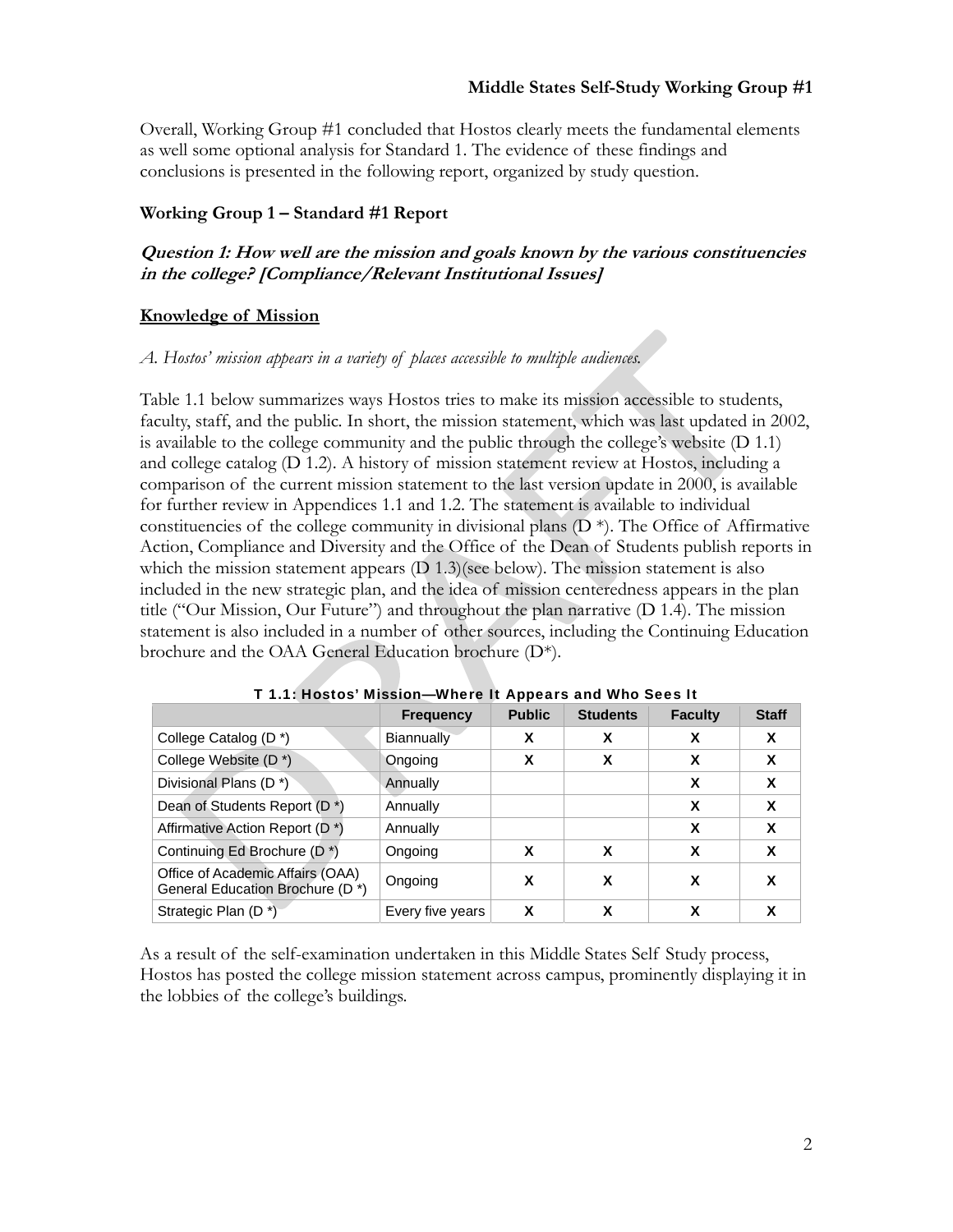*B. Academic departments have created or redrawn their missions to complement the college's mission statement.* 

Over the last five years, all academic departments have reformulated or developed their individual mission statements to align more closely with the college's mission. Table 1.2 below illustrates the extent to which individual statements reflect the six key themes of Hostos' mission described in the introduction of this report. The full statements are available in Appendix 1.3.

| <b>Department</b>                 | <b>Access</b> | <b>Diversity</b> | <b>English</b><br><b>Skills</b> | <b>Growth</b> | Intellectual Socioeconomic Community<br><b>Mobility</b> | <b>Service</b> |
|-----------------------------------|---------------|------------------|---------------------------------|---------------|---------------------------------------------------------|----------------|
| <b>Allied Health</b>              | X             | X                |                                 |               | X                                                       | X              |
| Behavioral and Social<br>Sciences | X             | X                |                                 | X             | X                                                       | X              |
| <b>Business</b>                   |               |                  |                                 |               | $\mathsf{X}$                                            |                |
| Education                         |               |                  | X                               | X             | X                                                       |                |
| English                           |               |                  | X                               | X             |                                                         |                |
| <b>Humanities</b>                 | X             | X                | X                               | X             | X                                                       |                |
| Language and Cognition            | X             |                  | X                               | X             |                                                         |                |
| Library                           | X             | X                |                                 | X             |                                                         |                |
| <b>Mathematics</b>                | x             | X                | X                               | X             | X                                                       |                |
| <b>Natural Sciences</b>           |               | X                | X                               | X             | X                                                       |                |

T 1.2: Academic Department Missions—How They Reflect the College-Wide Mission

While not every department's mission reflects every theme, the majority of departments clearly allude to at least three of the six themes. Intellectual growth is the most commonly cited—not surprising, given that Hostos is a community college with professional programs complemented by robust liberal arts offerings. If a theme is not reflected in a department's statement, it may be because that theme is less applicable to the department's mission. For example, the Language and Cognition Department does not have a community service component to its departmental mission, as the primary focus of this department is to help non-English speaking students become proficient in English.

# *C. Multiple avenues exist to discuss and reflect on the mission.*

The mission statement is not only made available through a variety of documents and media throughout the college, but is also regularly revisited in new student, faculty and staff orientation brochures, (D 1.11) and in divisional and departmental retreat documentation (D 1.12).

Leaders on and off campus recognize the unique value of Hostos' mission and frequently note it in various forms of public communication. It is worth noting that, during the investiture of President Felix Matos Rodríguez, Supreme Court Justice Sonia Sotomayor read Hostos' mission statement, reconfirming the college's historic mission (D 1.13). Similarly, on March 23, 2011, at the opening of a key college-wide strategic planning meeting, President Matos, calling for "mission-based leadership," stated, "The mission [of the college] is the reason why I took the job … the mission is the core here" (D 1.13). President Matos also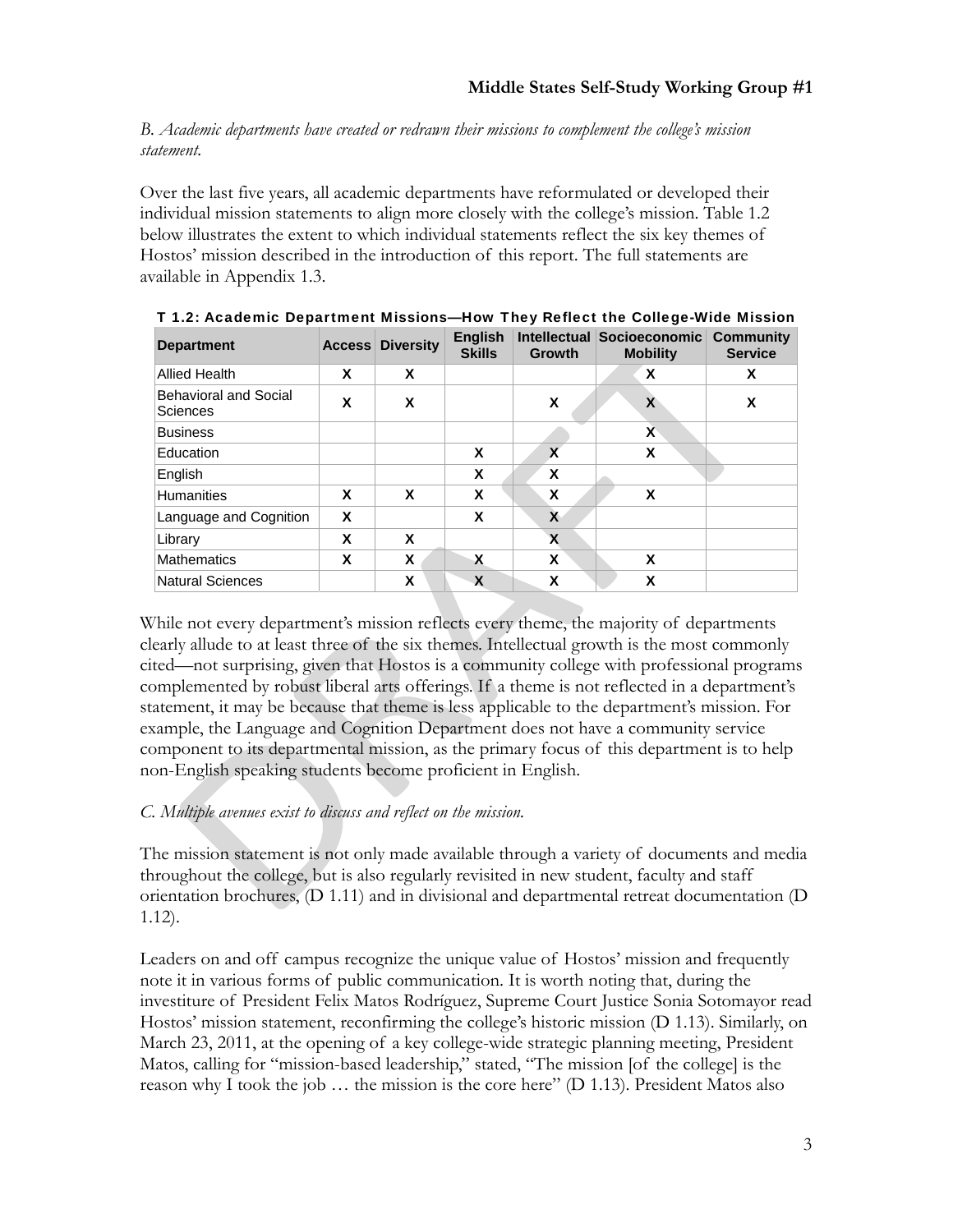notes the unique value of Hostos' mission in his Letter from the President that appears in the new strategic plan  $(D^*)$ .

# **Knowledge of Goals**

*A. Institution-wide strategic goals, activities, and outcomes are now in place – established through a consensus-based strategic planning process.* 

A core measure of institutional effectiveness is the extent to which the goals of a strategic plan are rooted in a college's mission.

The 19 goals of the 2003-8 strategic plan  $(D^*)$  were, in general, grounded in the college's mission.

- The desire to serve "communities who have historically been excluded from higher education" undergirded the plan as a whole.
- Socioeconomic mobility was represented in goals to "[expand] the [colleges] workforce development program" (see goal 9 and goal 3.1),
- Technological proficiencies (see goal 6).
- Careers, transfer (see goal 4.3, "update and expand articulation agreements"),
- Professional programs were all mentioned, as was diversity (goal 12, "cultural understanding and diversity").
- A separate section of the plan was devoted to special programs, which included "expanding and institutionalizing continuing education" as its own goal (19).

Some aspects of the mission were less clearly articulated in goals of the last strategic plan (D 1.15). For example, crucial aspects of the mission were not represented in the goals of the last strategic plan such as lifelong learning and critical thinking. Also the college was not represented as a resource for the community in terms of workforce development and continuing education, but in terms of arts and culture, and health services. More specifically:

- More abstract aspects of the mission, such as lifelong learning and critical thinking, were not represented. The closest the goals came was a passing mention of "enrichment" (goal #11.7), and "cultural understanding and diversity" (goal #12). This may be due to the fact that the 2003-08 strategic plan  $(D^*)$  was closer in form and spirit to an operational plan, and hence laid out divisional activities rather than clearly agreed upon institution-wide goals.
- The college as a resource for the community—not just workforce development and continuing education, but in terms of arts and culture, and health services—was not stressed in the 2003-8 goals.
- Mathematical and linguistic competencies (unlike technological proficiencies) are mentioned by name in the mission, but were absent from the 2003-8 goals.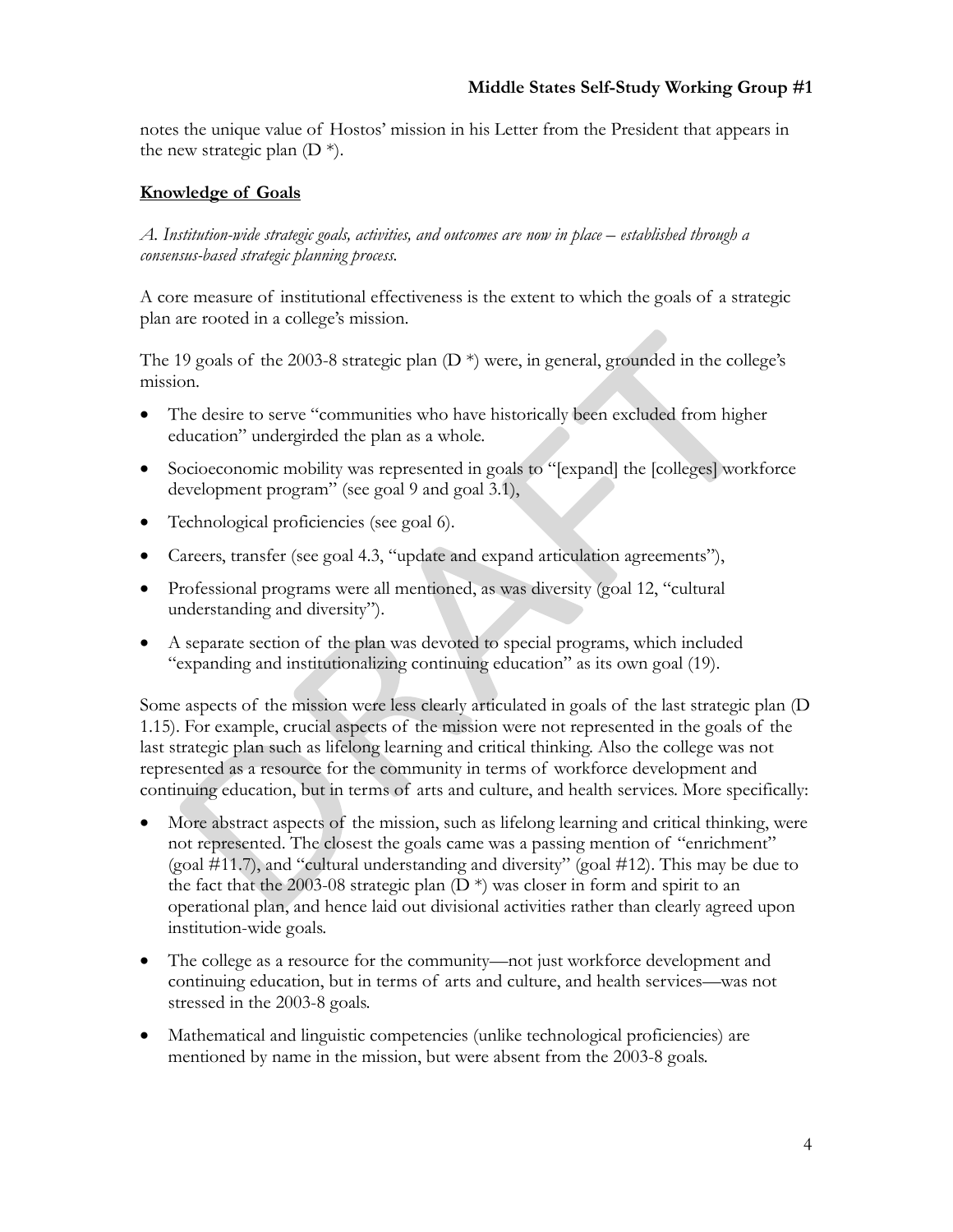Bilingual education offerings were mentioned only in passing in the goals of the 2003-8 strategic plan, though clearly mentioned in the plan's executive summary, which outlines strategic priorities.

While Hostos' 2003-8 strategic plan  $(D^*)$  outlined a series of activities connected to its mission that different divisions would undertake, it did not clearly bring the campus together around shared goals, making it difficult for all college constituencies to understand their common agenda. During the years covered by this plan, Hostos' divisions and departments took the lead in setting goals. In 2005, when CUNY created the Performance Management Process (PMP), Hostos synchronized divisional goals based on performance targets CUNY identified annually. Then, as evidenced from a review of departmental and divisional plans, these performance targets were communicated back to faculty and staff across divisions and departments, who reset their goals at annual retreats (D \*).

While these divisional and departmental processes engaged many faculty and staff across the college, it compartmentalized goal setting and planning on campus because planning generally did not cross-divisional boundaries. This issue of compartmentalization began to be addressed in the joint Student Development and Enrollment Management (SDEM) and Office of Academic Affairs (OAA) retreats conducted in 2009 and 2010. Also in 2009, on the cusp of administrative transition, the college organized a retreat to identify 'strategic priorities' that could be provided to the incoming president and the new administrative team as they began to map the future direction of the college (D 1.16). However, no new institution-wide goals were officially formulated between 2009 and 2011.

When Hostos embarked on the process for preparing its new strategic plan, it decided to approach goal setting differently. It established a comprehensive, participatory, consensusbased process to produce shared institutional strategic goals, activities, and outcomes.

This broadly inclusive approach to formulating the new 2011-16 strategic plan can be seen as an antidote to this problem of compartmentalization as discussed here and in question 4 which follows. This approach facilitates institutional alignment with CUNY PMP objectives and helps all campus constituencies better understand shared goals toward which all will aspire and gear their activities.

# **Question 2: How are the major themes of the Hostos' mission statement reflected in the goals established in the key divisional plans? For example, the academic plan, enrollment management plan, technology plan, financial plan, etc.? [Compliance/Relevant Institutional Issues]**

Across the board, the major themes of the mission statement are reflected in the goals of key institutional plans, as summarized in Table 1.3 below.

The Office of Academic Affairs' planning documents and the records of its accomplishments (D 1.17), such as end-of-year reports (D-1.18), indicate a strong adherence to all the themes of the mission statement. Plans detail goals and activities. For example, the mission's theme of supporting intellectual growth (e.g., student learning and transfer) is demonstrated through an increased number of dual degrees, relationships with four-year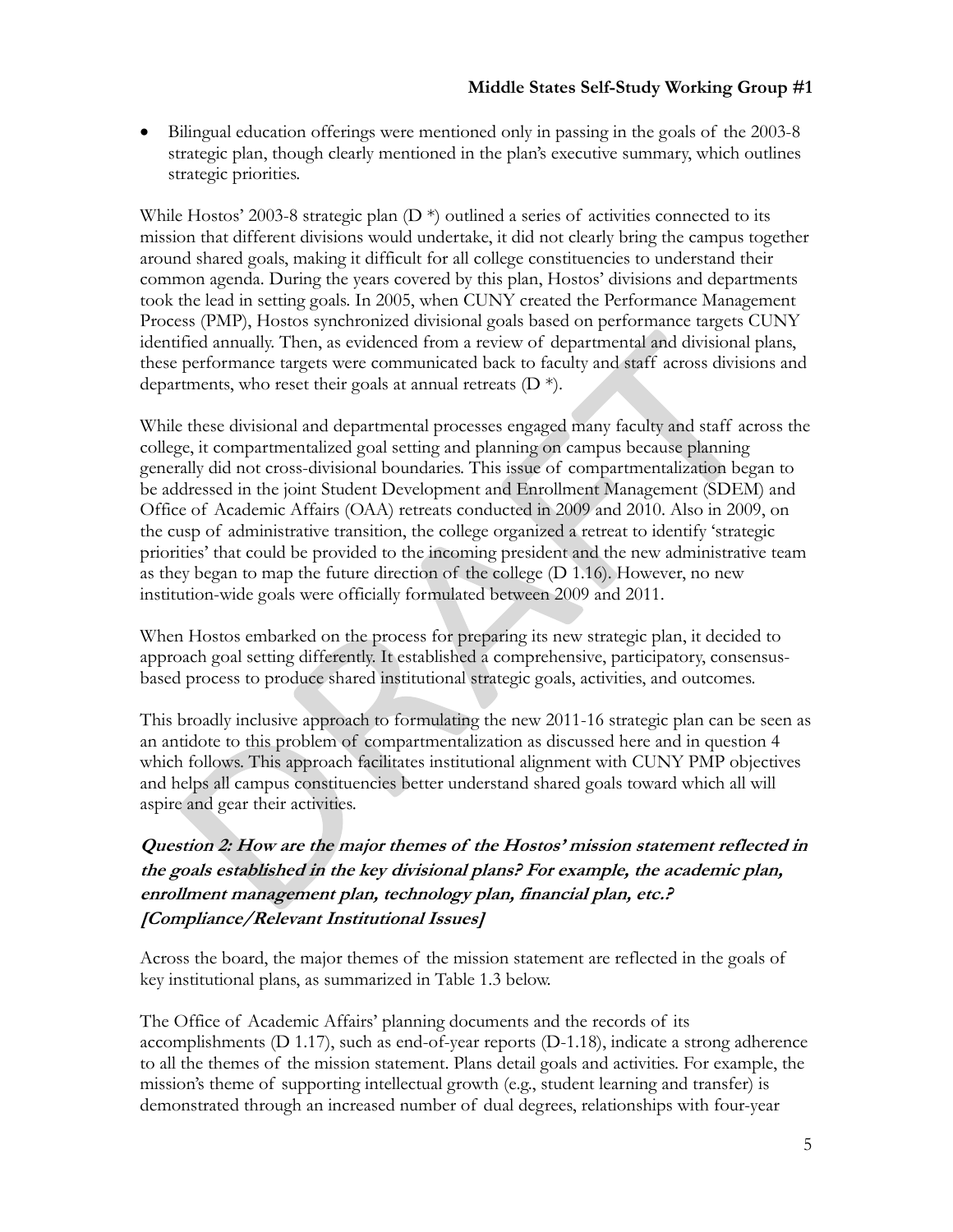institutions, and new programs. To meet the challenges presented by articulation between two-year and four-year colleges, in spring 2011, Hostos joined the CUNY community in the development of the Pathways Program, a collaborative initiative to improve the transfer process. The CUNY Board of Trustees approved this program for implementation on June 27, 2011 (D 1.19).

The Office of Student Development and Enrollment Management's (SDEM) enrollment plans (D 1.20) explicitly states that its goals align with Hostos' mission statement.

Administration and Finance Division plans (D 1.21) demonstrate that money and resources are allocated in support of the mission. For example, the technology plan states that students should be equipped with the latest technological knowledge and tools to prepare for their future careers.

The Division for Institutional Advancement engages the mission's theme of community service. Through its offices of Public Relations, Center for Arts and Culture, and other departments, it continues the college's commitment to be a resource to the South Bronx community.

| <b>Type of Plan</b>                                    |   | <b>Access Diversity</b> | <b>Skills</b><br><b>Development</b> | <b>Intellectual</b><br><b>Growth</b> | Socio-<br><b>Economic</b><br><b>Mobility</b> | Community<br><b>Service</b> |
|--------------------------------------------------------|---|-------------------------|-------------------------------------|--------------------------------------|----------------------------------------------|-----------------------------|
| OAA: Annual Plans (2003-<br>2008) (D 1.22)             | x | X                       | X                                   | х                                    | x                                            | X                           |
| <b>SDEM: Enrollment</b><br>Management Plan (D<br>1.23) | x | X                       |                                     | X                                    |                                              |                             |
| <b>SDEM: Marketing Plan</b><br>(2008-12) (D 1.24)      | X | X                       | X                                   | X                                    | X                                            | X                           |
| Strategic Technology Plan<br>$(2003)$ (D 1.25)         | X | X                       |                                     | X                                    |                                              | X                           |

#### T 1.3: Snapshot of Key Divisional Plans and their Alignment with Hostos' Mission

*Note:* The academic plan and annual financial plan are described in response to Standard 2 Question 2. These are not included in the table above because they are not key divisional planning documents.

*Also of note:* Hostos' mission clearly ties to the CUNY mission, which reads: CUNY has the "responsibility to provide post-secondary education in New York City…the university must remain responsive to the needs of its urban setting and maintain its close articulation between senior and community college units. Where possible, governance and operation of senior and community colleges should be jointly conducted or conducted by similar procedures to maintain the university as an integrated system and to facilitate articulation between units…the University will continue to maintain and expand its commitment to academic excellence and to the provision of equal access and opportunity for students, faculty and staff from all ethnic and racial groups and from both sexes....The city university is of vital importance as a vehicle for the upward mobility of the disadvantaged in the city of New York….[CUNY must have] the strongest commitment to the special needs of an urban constituency….Activities at the city university campuses must be undertaken in a spirit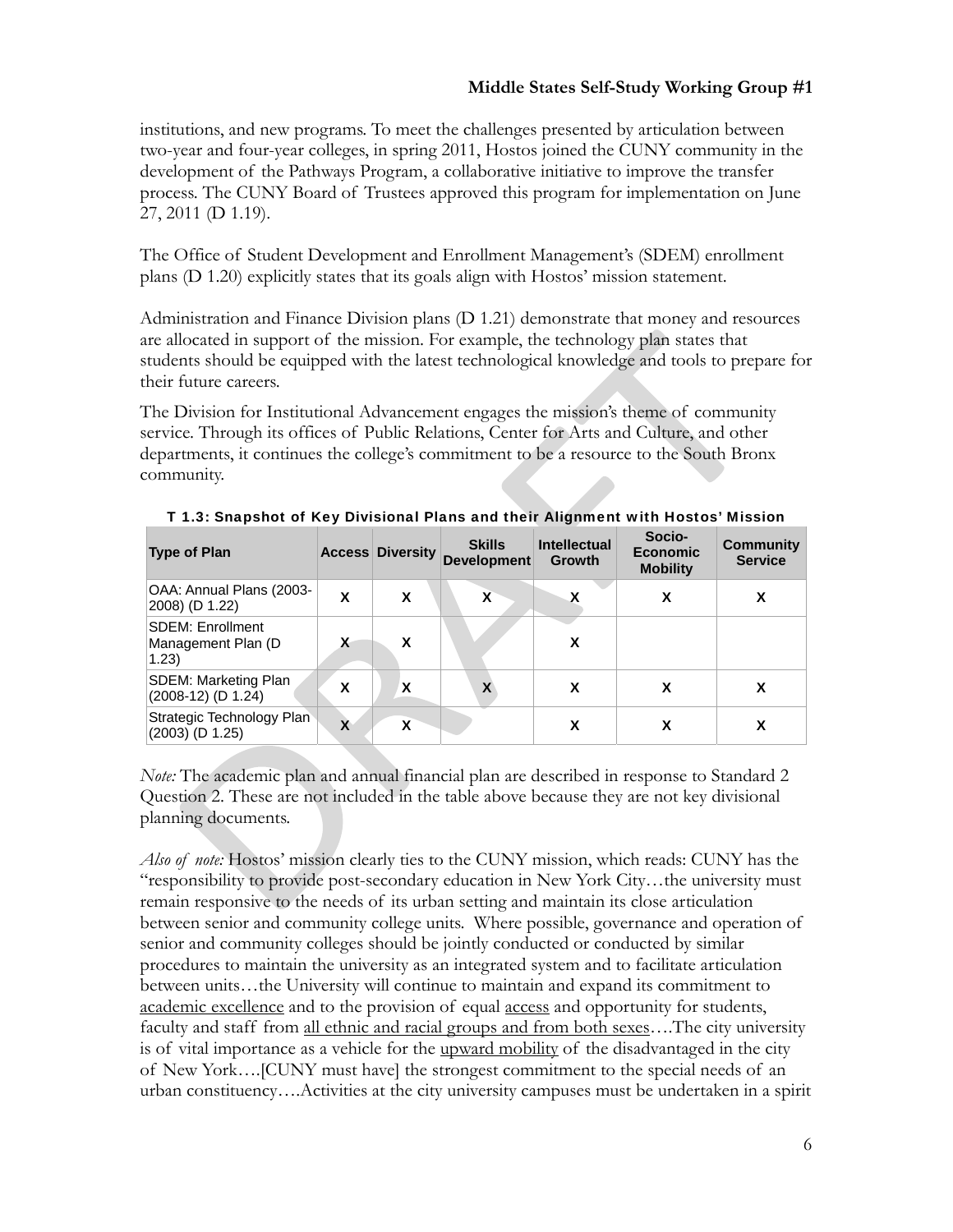which recognizes and responds to the imperative need for affirmative action and the positive desire to have city university personnel reflect the diverse communities which comprise the people of the city and state of New York." (D - New York State Education Law Sec. 6201. (D-

http://public.leginfo.state.ny.us/LAWSSEAF.cgi?QUERYTYPE=LAWS+&QUERYDATA =@SLEDN0T7A125+&LIST=LAW+&BROWSER=EXPLORER+&TOKEN=11676496 +&TARGET=VIEW ; and CUNY Memorandum to Presidents and CAOs re: CUNY Central Information for Middle States and other self-study reports, 9/26/11)

# **Question 3: Are Hostos' programs, services, and operations consistent with themes in its mission? For example, how does the college know if it:**

- **Serves the higher education needs of the South Bronx and similar communities and populations traditionally excluded from higher education?**
- **Serves a culturally diverse student body and fosters a multicultural environment?**
- **Provides transitional language instruction and meet the needs of English language learners?**
- **Fosters intellectual growth and socioeconomic mobility (build skills such as linguistic, mathematical, technological and critical thinking)? [Compliance/Assessment]**

*A. Across all aspects of its programs, services and operations, Hostos demonstrates a longstanding commitment to providing access to higher education for a diverse and multicultural student body.* 

Hostos is situated in the South Bronx, the poorest congressional district in the United States. In the fall of 2010, 68.3% of the 6,499 students enrolled at the college were Bronx residents. Hostos is composed of a diverse student population. The majority of the students come from groups that are under-represented in institutions of higher education and that have historically been deprived of opportunities to obtain college degrees or pursue professional training (D 1.28).

Hostos serves an ethnically and racially diverse student body. Evidence of this is the composition of the student population. Students of Hispanic background make up 56.9% of the student body, and black students compose another 22.2%. Although most of the Hispanic students are of Dominican background (29.6% in the fall of 2009) another 5.8% are of Puerto Rican origin, and a growing number come from Mexico, Central America (2.9%), and South America (5.7%). Black students are mostly African American, but many are also from the British and French Caribbean and from Africa, including 7.1% from Ghana and another 3.2% from Nigeria  $(D^*)$ .

Given this diversity, the college takes pride in fostering a multicultural environment. The Office of Student Activities endorses the many clubs and organizations that reflect the diversity of the student body. In the spring of 2010 these included the Black Student Union, the Dominican, Puerto Rican, Filipino, and Peruvian Clubs, and the West Indian Students Association. There is a Muslim Student Association, a Christian Club, and a Praise Christian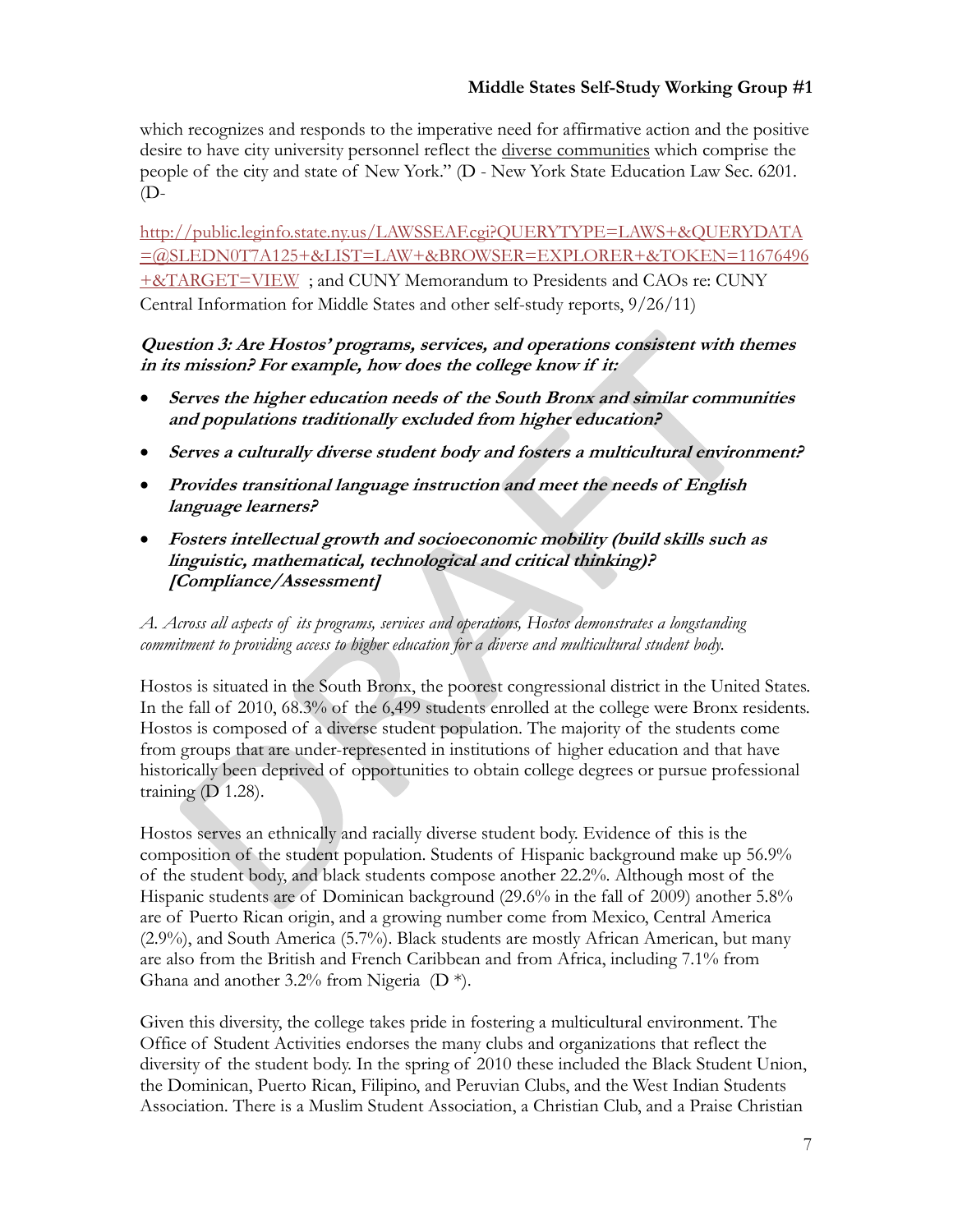Club. Throughout the academic year these clubs and organizations in turn have sponsored numerous social and cultural activities that showcase the cuisine, music, dance, beliefs, and folk traditions of their members. These events help cultivate a rich multicultural atmosphere on campus (D 1.20). In addition, every year the Hostos Center for the Arts and Culture promotes a multicultural environment by staging a multinational variety of theater, dance, and music performances of interest to the entire campus that help students, faculty, and staff experience the richness of the many ethnic cultures that make up the college

community (D \* - Ctr for Arts and Culture brochure).

Hostos Community College also offers many classes that expose students to the history and cultural achievements of the peoples of Europe, North America, Africa, the Caribbean, and Latin America. These include courses in United States and world history, American and English literature, and an Introduction to the Humanities course. Ethnic studies classes include introductory and higher-level courses of study in Latin American and Caribbean history, society and culture, as well as classes in black studies, including both African and African American history and culture. The college also sponsors a study abroad program that provides students opportunities for summer travel and study in Puerto Rico and the Dominican Republic. In the past, the college's Global Scholars Program (started as the Serrano Scholars Program in 2003-04) has also taken students on study trips to Italy and China (D  $*$  - college catalog  $-2003-04$  to present).

*B. Given that a great many entering freshmen each year require some form of developmental and/or remedial academic support, Hostos provides many English and math developmental courses and services, as well as Spanish-language content courses.* 

#### **Standard 1 Alive at Hostos:**

#### **The Hostos Arts and Culture Center – A Multicultural Community Resource**

Now in its 29th season, the Center serves over 100,000 patrons and is host to over 300 events produced by the Center itself, Hostos Community College, community-based organizations, local schools and independent producers. Since its inaugural season in 1982- 83, the Center has presented festivals and concert series showcasing the cultural traditions of the communities which the Center serves. Notable examples include: Recuerdos de Puebla (1992), a celebration of the folk art of Puebla, Mexico; Puerto Rican Cuatro Festival (1995), a performance and workshop series; Cuba Popular (1999), a showcase of Cuban music; BomPlenazo, a biennial festival of Afro-Puerto Rican culture; Para Muestra: Un Son, a revue of the Dominican son tradition; Quijombo, a biennial festival of Afro-Dominican Culture; and Canciones de Liberación, a showcase of Puerto Rican and Cuban popular music of the late  $19<sup>th</sup>$  century.

The Hostos Center was recently selected from among 250 applicants as one of 8 participants in a national demonstration project funded by the Association of Performing Arts Presenters and the Doris Duke Foundation to establish closer links between college-based arts centers and academic departments at college and universities.

#### In the fall of 2010 only 12.5% of 1,073

entering freshmen had passed all three of the City University of New York skills tests in reading, writing and mathematics. Consequently, 43.5% of these students required remedial classes in reading, 57.0% in writing, and 78.5% in math  $(D^*)$ .

To support these students, the English Department offers over five dozen sections of precollege writing and reading classes per semester; the Department of Mathematics offers a comparable number of pre-college level math classes every semester; and the Language and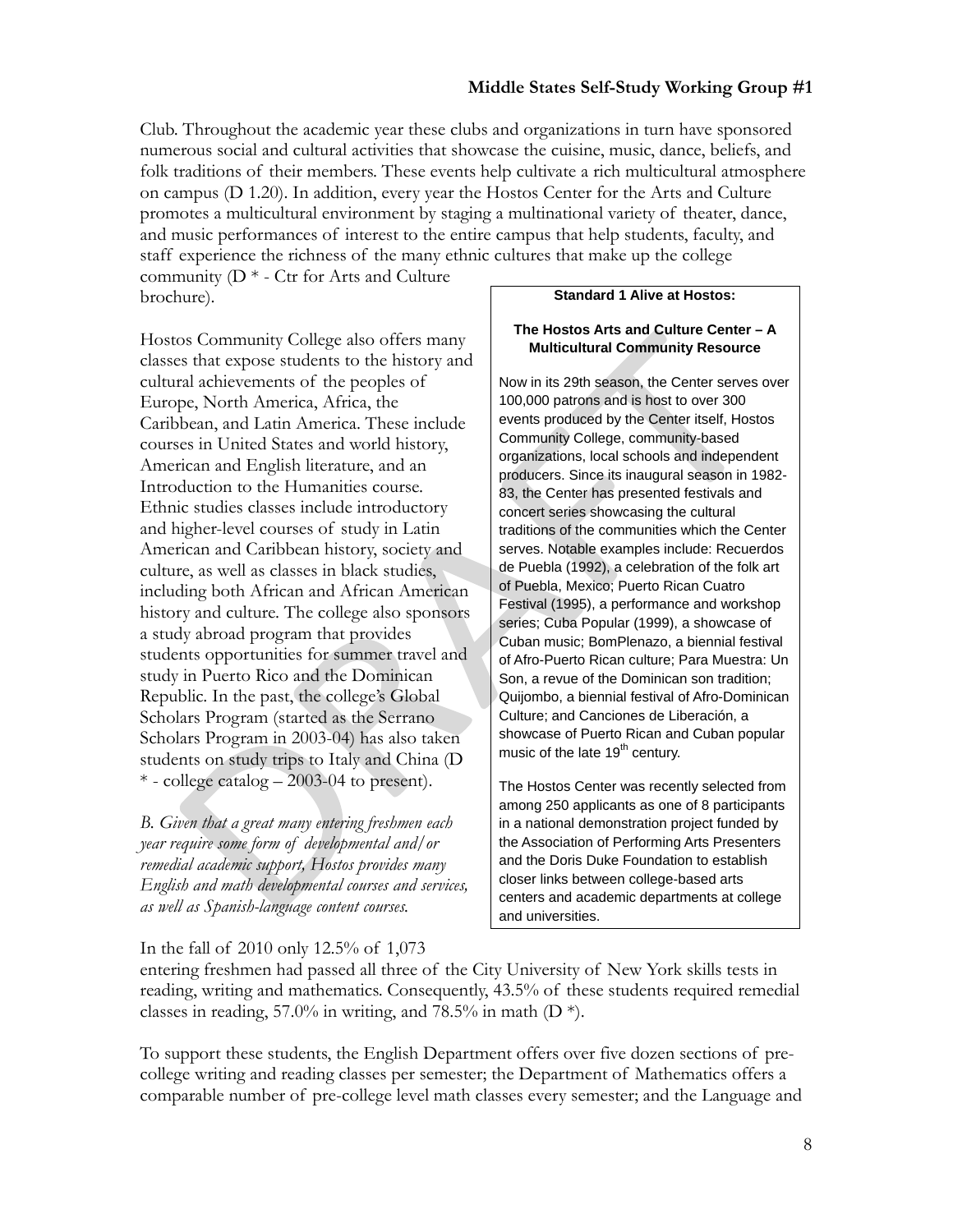Cognition Department offers sixteen different ESL courses, with multiple sections of each taught every semester. Hostos also has many academic support services and programs. Among these are the Hostos Academic Learning Center (HALC) and the CUNY Language Immersion Program (CLIP) (D \*).

See Working Group #6, question one for more specific details on the extent of developmental and remedial offerings.

An integral part of the college's mission is "to provide transitional language instruction for all English as a Second Language students along with Spanish/English bilingual education offerings to foster a multicultural environment for all students." However, over the past decade, the college has experienced a significant shift in student demographics, which has resulted in a changing demand for ESL classes and Spanish content courses. See Working Group #4, Standard 8 Question 6 for a more detailed review of student demographic trends and Appendix 1.4 for additional details on enrollment in ESL and Spanish content courses.

As referenced in the executive summary, Hostos is engaging in a robust discussion about how to balance its historical roots as embodied in the mission with changing demands for services, including transitional language instruction and bilingual education. This is connected to the larger issue that Hostos, like many other community colleges faces – how to help students, including ESL/developmental students, progress through courses toward graduation.

# *C. Hostos fosters intellectual growth and socioeconomic mobility by offering a wide diversity of associate and certificate programs.*

One of Hostos' great strengths is that it fosters intellectual growth and socioeconomic mobility for a multicultural student body. Hostos students are enrolled in 27 different associate and certificate programs, including Liberal Arts A.A. and A.S. degree programs, Nursing, Early Childhood Education, Business Management, Dental Hygiene, Criminal Justice, and Radiologic Technology. See Working Group #6, Standard 11, Question 1 for a more detailed assessment of Hostos' programs (D \*).

Although eliminated in fall 2010, the CUNY Proficiency Exam (CPE) was a useful measure of intellectual development of Hostos students. In short, although the vast majority of Hostos students enter with substantial remedial/developmental needs, for those that took the CPE, a required test for students that reached their  $45<sup>th</sup>$  credit, in excess of 90 percent of Hostos' students passed the test, a level that exceeded the pass rates of several senior colleges in CUNY. Working Group #6 in response to Standard 12, Questions 1 and 2 presents a more detailed discussion of Hostos student CPE performance.

In addition, the number of graduates has been increasing every year for the past seven years, positioning more and more students to enter their careers of choice or transfer to four-year colleges. See Appendix 1.5 for more information.

*D. Community service opportunities are embedded within a number of offerings across campus.*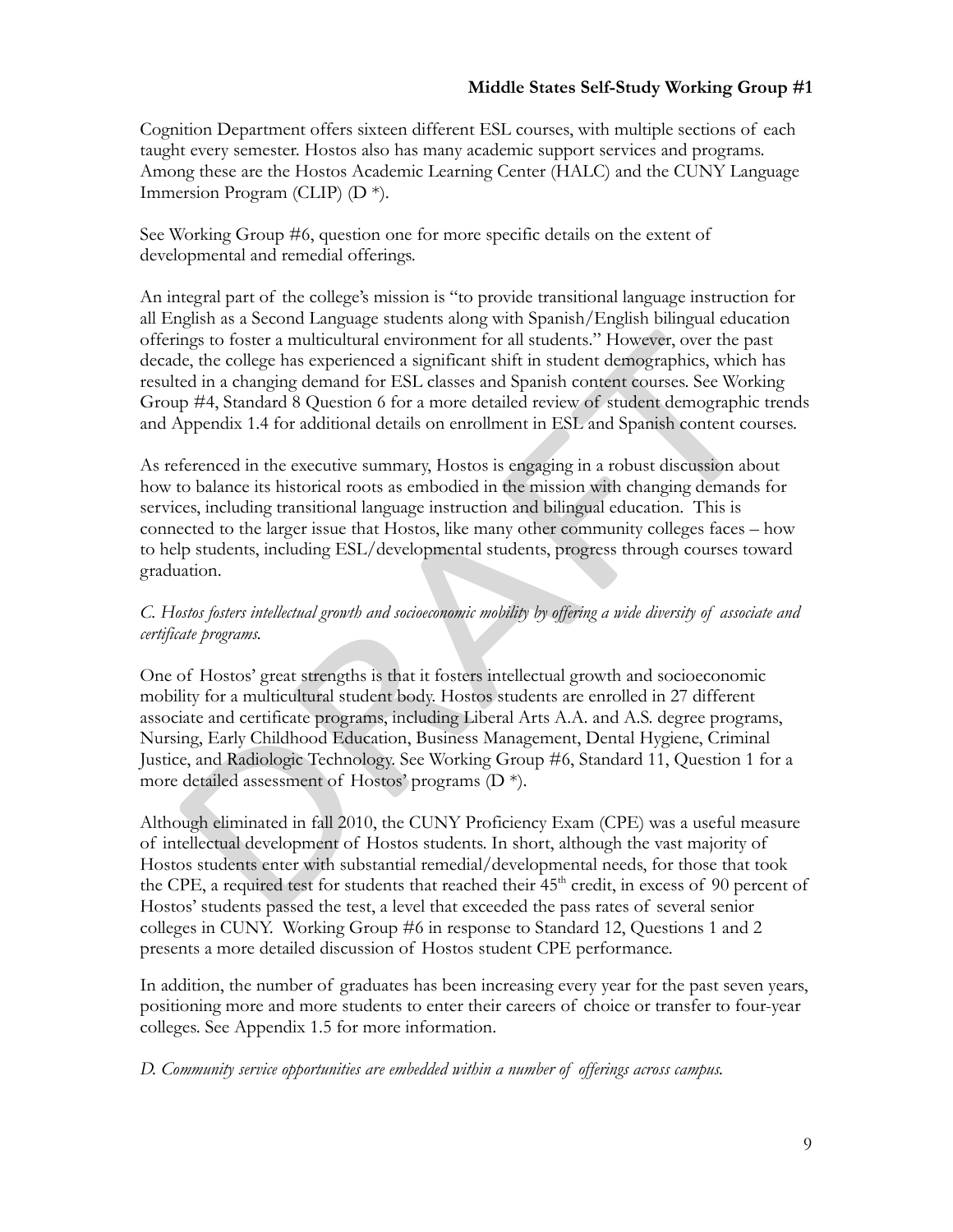Community service has been incorporated in a number of academic offerings across the college, via internships, cooperative education, and specific requirements relating to particular degree programs (e.g., criminal and paralegal studies) (D \*). Students participate in a range of community service opportunities available through Student Services, including clubs, Student Leadership Academy, etc.  $(D^*)$ . The college engages the larger surrounding community in a number of ways, including through its Arts and Culture Center and the Bronx Center for Nonprofits, which it helped to found (D 1.30). The college is placing even greater focus on community service in coming years, through its new strategic plan, particularly as it strengthens leadership and workforce development activities on campus (D \*).

# **Question 4: How can Hostos better reflect the themes of its mission with the goals of its next institution-wide, five-year plan? How can multiple constituencies help shape the goals and activities of that plan so they are more closely tied to the mission than the last strategic plan (2003-08)? [Improvement]**

# *A. More directly tie the goals with the key thematic areas within the mission.*

The college's process for developing its new strategic plan drew on many constituencies in the college in order to have a broad, representative vision for its future. In the process, many of the issues noted from the previous planning process were addressed  $(D^*)$ . Some highlights include:

- A targeted approach to General Education helps the college more directly address issues such as academic literacy and critical thinking. General Education appears in the plan's first goal area (Integrated Academic Programs) within the initiative focused on first-year student success and the initiative focused on rethinking developmental education. It also appears in the third goal area (Culture of Continuous Improvement), where assessment of student outcomes is clearly tied to General Education proficiencies, and has relevance to the fourth goal area (Workforce Development). In addition, the General Education emphasis on global citizenship and the global nature of education today is clearly reflected in the initiative to advance international study abroad and exchange programs, included under the second goal area (Campus and Community Leadership). A more detailed description of what is underway regarding General Education is provided in response to Standard 12, Questions 1-5.
- The expansion of the special programs, such as the Accelerated Study in Associate Program (ASAP) and other freshmen learning communities (in terms of both the number of such programs and the robustness of individual programs) is reflected in the initiatives on first-year student success and bridges for non-credit students.
- The second, third, and fourth goal areas clearly emphasize the college's longstanding relationship to the community and the need to expand connections and services, through student, faculty and staff community leadership initiatives and involvement in Bronx CBOs—a significant expansion from the 2003-8 plan.

## *B. Engage more of the campus in goal setting.*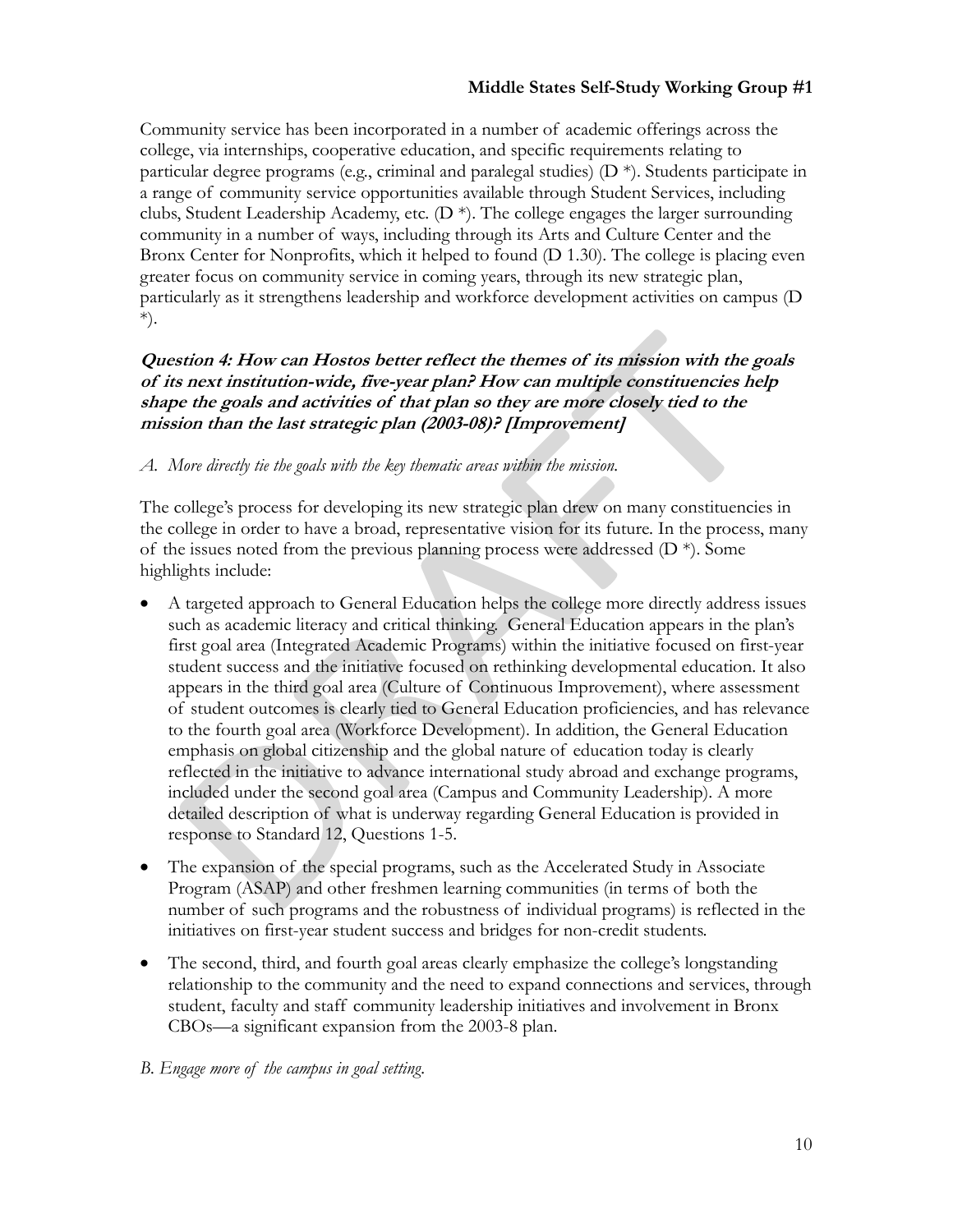The pool of contributors to the 2003-8 strategic plan was almost entirely limited to higherlevel administrators and senior faculty, and those input opportunities were primarily limited to two retreats and several follow-up meetings of six subcommittees stemming from the retreats. However, the new strategic planning process engaged more than 500 students, faculty, and staff, as well as external stakeholders including the Hostos Foundation, CUNY representatives, and community representatives. It included multiple engagement opportunities and methods, from focus groups and surveys, including:

- Cabinet and extended cabinet meetings
- Meetings with representatives from various departments
- Focus groups with different constituencies (faculty, staff, and students) to discuss goals and ideas particular to them
- A campus-wide survey to draw out ideas about what the college's priorities should be
- An open campus vetting of the plan

The methodological approach is outlined in even greater detail in the 2011-16 strategic plan narrative  $(D^*)$ .

## *C. Create a process for continued engagement and data analysis.*

Hostos' next plan must address the need to create stronger feedback loops, from planning processes where goals are set, to action, data collection, assessment, and then back to planning. The process for annual review and the setting of new performance targets is such a means. These processes and systems must make a place to include the college and the surrounding community with greater transparency and intentionality. They are expected core to the implementation of the new strategic plan, as outlined in the plan section "How We'll Get There – Plan Implementation" ( $D^*$ ).

As detailed in other sections of this self-study, Hostos is well on its way to creating a culture of assessment at all institutional levels: from academic program reviews carried out by individual departments, to the development of a general education mapping tool for students and instructors, to the aforementioned yearly review process.

## **Relationship to Other Standards**

The mission and goals of the college are fundamental to all other standards. However, Hostos' Standard 1 questions most relate to the following other questions across working groups and standards.

| Working |                                                          |             |
|---------|----------------------------------------------------------|-------------|
| Group   | Standard                                                 | Question(s) |
|         | 2 - Planning, Resource Allocation, Institutional renewal |             |
|         | 8 – Student Admissions and Retention                     |             |
|         | 11 – Educational Offerings                               |             |
|         | 12 – General Education                                   |             |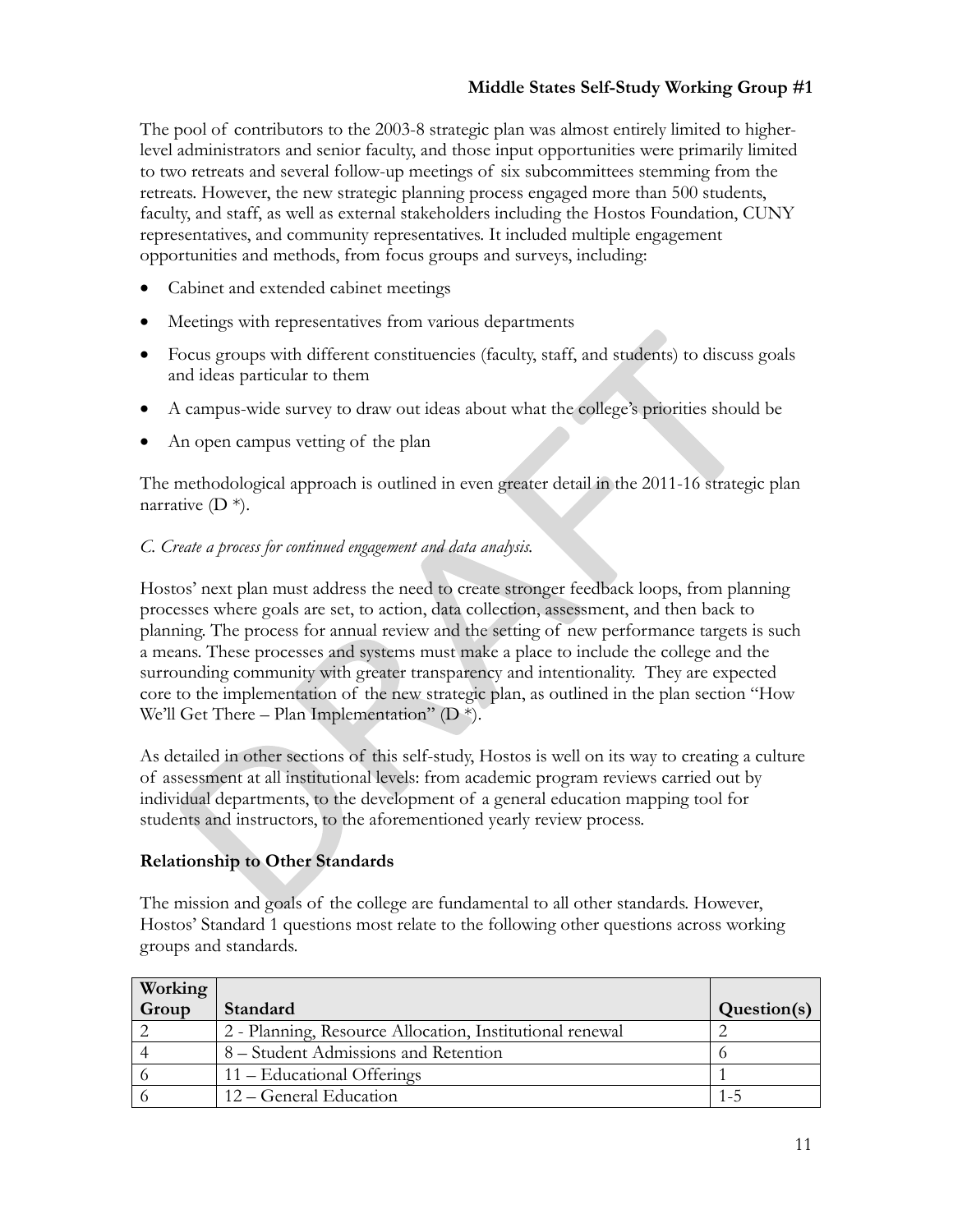#### **Recommendations**

- 1. All divisions, departments, and units within the college should conduct more regular review of the extent to which their activities reflect the six major mission themes. The findings from this ongoing analysis should be consolidated and disseminated periodically to the college community. For example, as the new strategic plan is implemented, divisions should contribute to a campus-wide annual report on progress toward achieving outcomes and performance indicators laid out in the plan. See Working Group #7 for more recommendations on how to strengthen the culture of assessment on campus.
- 2. As outlined in the new five-year strategic plan, the college should engage in more activities to encourage intercultural dialogue and multicultural learning – an aspect of the mission that deserves even greater attention. For example:
	- Hostos should engage other historically Hispanic and African American-serving colleges in dialogue that would help to address and contextualize the challenges the college faces.
	- Deepen outcomes assessment of Hostos' current bilingual, developmental, and ESL offerings
- 3. The college should continue to draw on the strength of its multiple constituencies in order to translate strategic goals into programs, courses, and initiatives.
- 4. Expand opportunities for international exchange and deepen foreign language learning aspects of programs.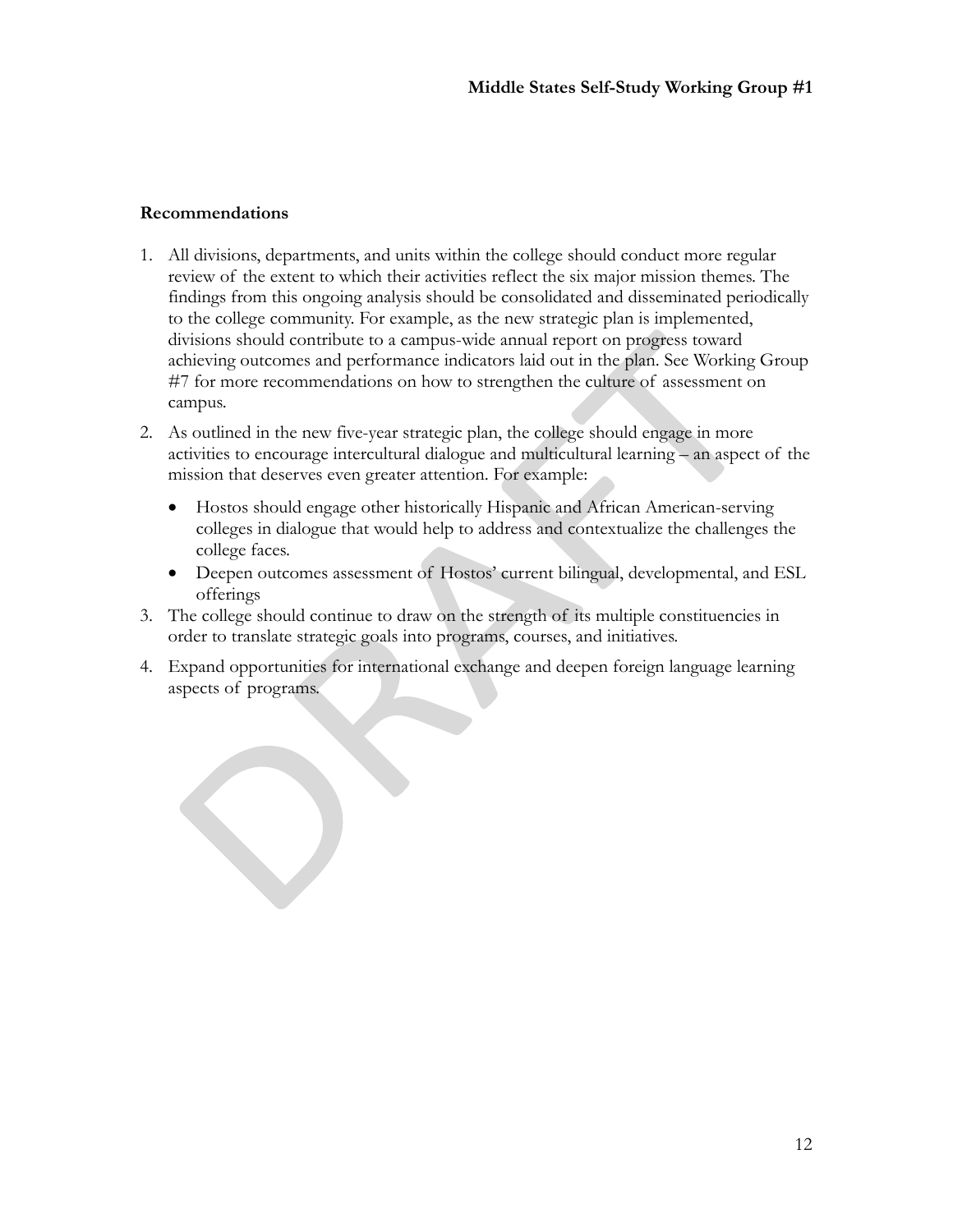# **Standard 6: Integrity**

*In the conduct of its programs and activities involving the public and the constituencies it serves, the institution demonstrates adherence to ethical standards and its own stated policies, providing support for academic and intellectual freedom.* 

#### **Summary of Findings and Conclusions**

The last Institutional Self-Study Report AY 2000-2001 did not specifically address a particular review of the college's ethical standards and existing policies. With this self-study, it has become evident that Hostos has stated policies in place that clearly articulate the parameters of ethical behavior, including those that provide unambiguous support to the principles of academic freedom. Federal, state, city, contractual, and CUNY regulations, as well as Middle States Standards, inform these policies. The focus of many of the policies and procedures relates to complaints and accommodations. The mode of enforcement or redress is often explicitly outlined in the actual policy, regulation and/or contract.

Hostos also explicitly and comprehensively ensures that all members of the college community are treated equitably and appropriately, regardless of status. Employment, ethics and operational policies are widely disseminated online and in print to students, faculty and staff across the college at all levels. This cultivates a climate of academic inquiry and engagement, and fosters a community of respect for people of diverse backgrounds, ideals and perspectives. However, work remains to be done to ensure that all members of the college community are aware of stated policies and how they affect decision-making.

Overall, Working Group #1 concluded that Hostos complies with the fundamental elements of Standard 6. The evidence of these findings and conclusions is presented in the following report, organized by study question.

## **Working Group 1– Standard #6 Report**

**Questions 1 and 2: To what extent does the college ensure compliance and encourage ethical behavior among faculty, staff and students? [Compliance] How does Hostos ensure that policies and procedures geared to established codes of ethics and integrity in the academy are consistently followed? [Compliance/Assessment]** 

#### *A. Hostos has policies in place that clearly articulate the parameters of ethical behavior.*

Hiring standards, workload and multiple position regulations, and reappointment, tenure and promotion guidelines – developed at the departmental level and vetted by the college's Personnel and Budget Committee – establish a level playing field and give clear guidance for faculty.  $(D^*)$  Academic freedom policies provide faculty with a framework for making decisions about pedagogy, research, and service (see Question 3 below for more detailed analysis of academic freedom policies) (D 1.35).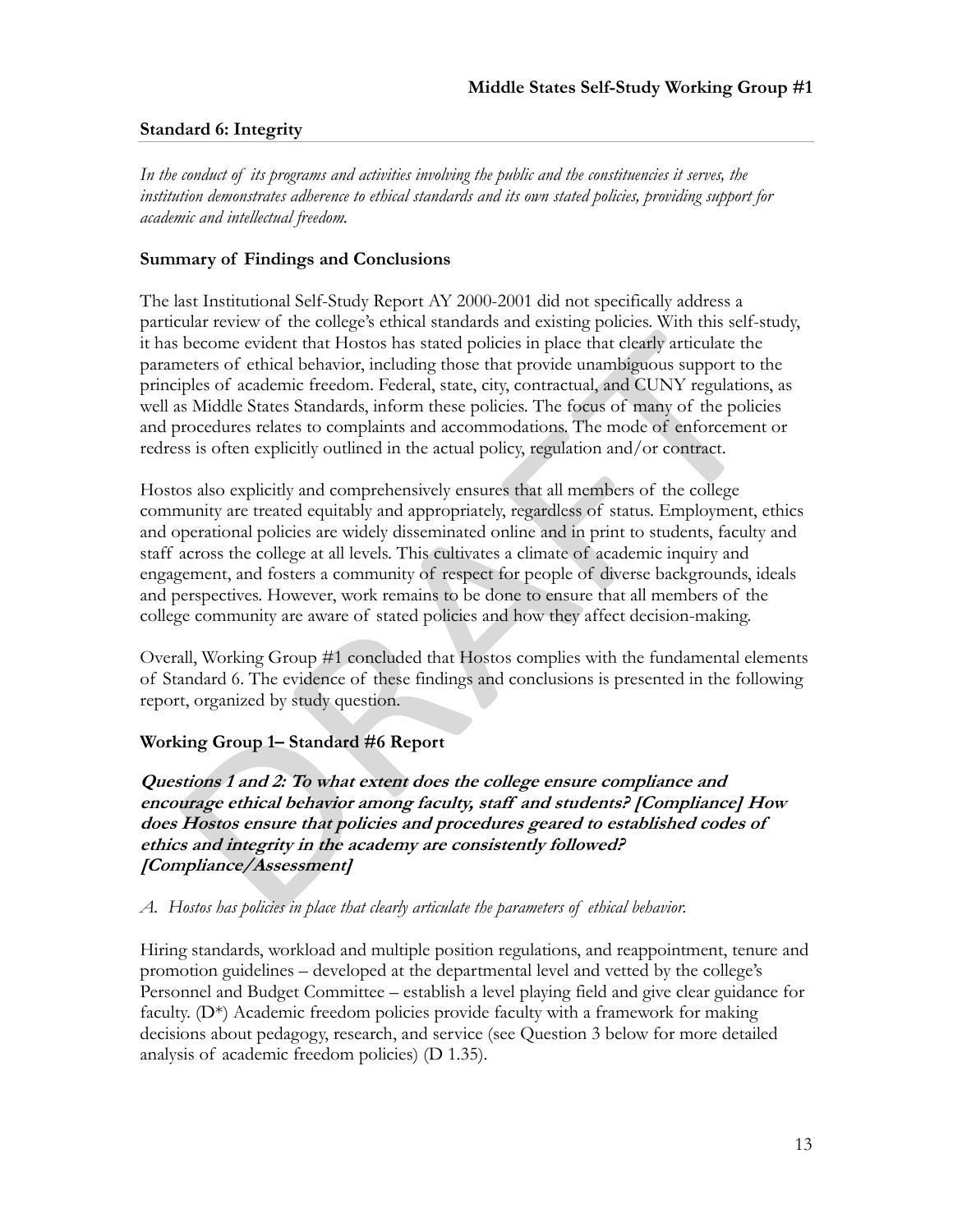Faculty and staff employment policies, as well as ethical and operational policies, are set forth in CUNY's bylaws, in Higher Education Officer (HEO) handbooks, and in faculty and staff union contracts, such as the PSC-CUNY and DC-37 collective bargaining agreements (D 1.36).

Policies that govern teacher-student interaction at Hostos include those on academic integrity, attendance, grading, and student complaints. Each policy provides a common structure and clearly explains complaint and disciplinary procedures for students and instructors (D 1.37).

Hostos' compliance regarding affirmative action mandates generally falls into three categories: (a) discrimination complaints; (b) reasonable accommodations; and (c) sexual harassment. Here, applicable laws and policies include: The Americans with Disabilities Act (ADA) of 1990; The American with Disabilities Amendments Act of 2008; Enforcement Guidance: Reasonable Accommodation and Undue Hardship under the Americans with Disabilities Act; Equal Employment Opportunity (EEO); and the college's own sexual harassment policies (D \*).

Additional laws that help sustain an ethical framework on campus are Occupational Safety and Health Administration (OSHA) guidelines and New York's Workplace Violence Prevention (WVP) law. In order to comply with the Workplace Violence Prevention law, representatives from Hostos' administration and unions representing Hostos' workers conducted a joint risk assessment walkthrough of the campus in February 2011. A report was submitted to CUNY's central office in April of 2011 (D 1.38).

Overall, employment policies for hiring, evaluation, promotion, tenure, and dismissal of faculty and staff operate according to consistent frameworks for decision-making and protection against individual bias (D 1.39). College and union grievance policies, together with legal enforcement, offer recourse against unfair practices or biased decision-making. Affirmative action, equal employment, sexual harassment, OSHA, and the Right to Know Act, among others, provide protection against threatening and/or inappropriate behaviors in the workplace  $(D^*)$ . Collective awareness of these policies helps to create a safe educational environment where community members are held accountable for their actions and are expected to treat others equitably and appropriately, regardless of rank or position.

# *B. While the college has been proactive in encouraging ethical behavior, more work could be done to communicate its importance.*

As noted, there is a range of CUNY-wide policies that address issues relevant to integrity across all constituencies. However, the implementation of these policies across different areas of the college is an ongoing challenge, and there is a heavy reliance upon the college catalog and website for confirmation of existing policies and procedures (D \*).

It is important to acknowledge past and ongoing efforts to educate and prevent violations to codes of ethics and integrity. In some areas, Hostos has been very proactive about encouraging ethical behavior on campus. Examples include: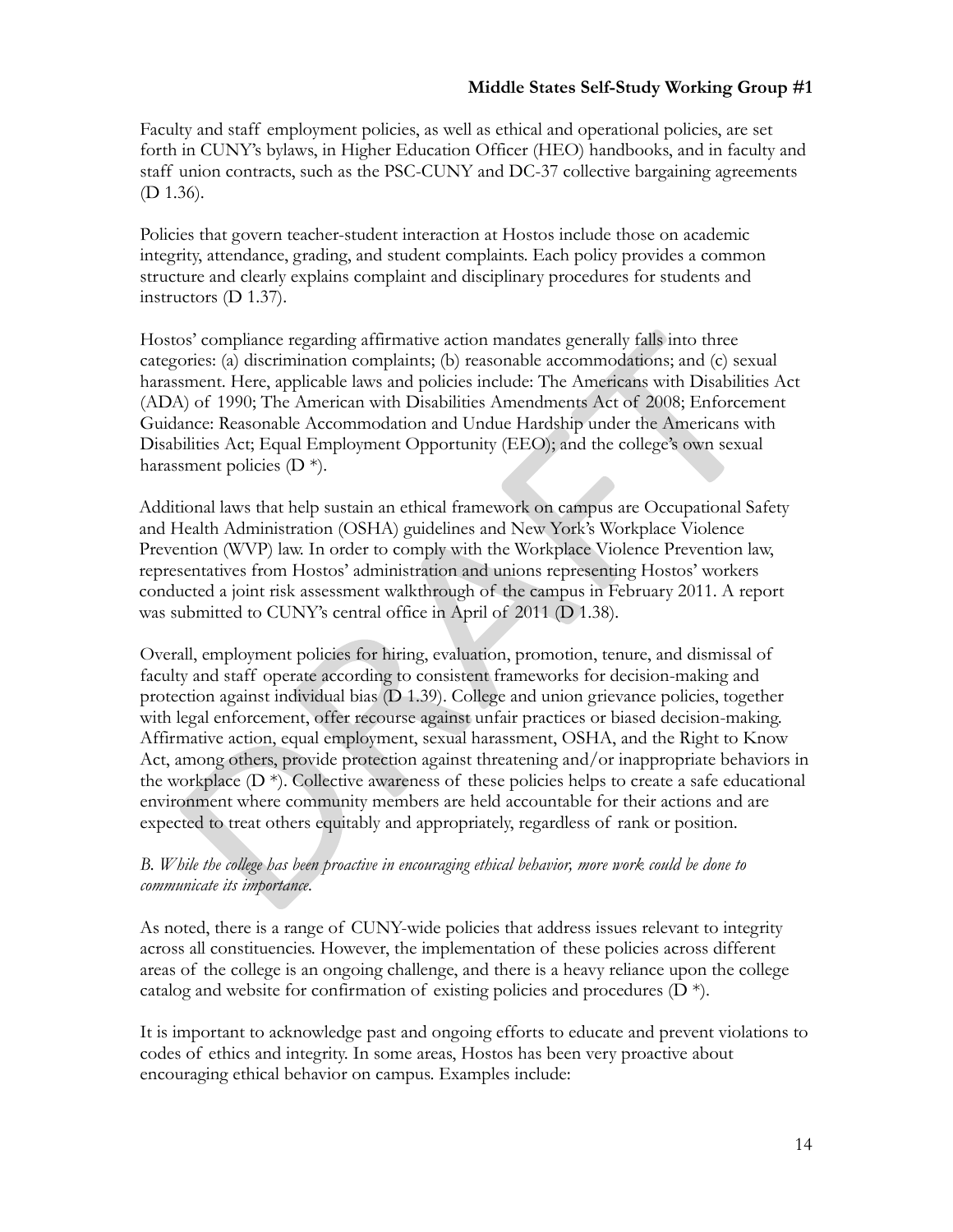- A Sexual Harassment Task Force, which helps educate campus community members through annual workshops that include an online certification component, and which produced a pamphlet available to the college community as a whole
- Dissemination of student and faculty handbooks, such as the Students with Disabilities Handbook (D 1.41) and Faculty Evaluation Guidelines (D 1.42)
- College-wide dialogues on civility and bullying (D 1.43)
- An initiative on domestic violence prevention (D 1.44)

# **Question 3: To what extent does Hostos address and adhere to principles of academic freedom? [Compliance]**

*A. Hostos has clearly stated academic freedom principles in place for faculty that are regularly disseminated; and faculty surveys show relative satisfaction with campus support for free expression.* 

Hostos faculty adherence to the principles of academic freedom is guided by several touchstones:

- The American Association of University Professors's (AAUP) 1940 Statement of Principles on Academic Freedom and Tenure (D 1.45) remains the authoritative text on the topic for American universities.
- The PSC-CUNY 2007-2010 contract (D 1.46) underlines the importance of free inquiry, and its preamble notes that all the parties involved "subscribe to academic freedom."
- PSC-CUNY has an Academic Freedom Committee which, among its many activities (grievance resolution, et al.), produced a paper for The University of Faculty Senate in September 2009, "The State of Academic Freedom at CUNY" (D 1.47).
- The CUNY Chancellor's Office website (D 1.48) as well as the CUNY Portal (D 1.49) include quotations and speeches referencing the AAUP's classic 1940 statement.

Hostos' policies regarding academic freedom are disseminated to faculty through its contract and professional organizations, as well as the via college catalog  $(D^*)$ . A possible limitation is that documents (e.g., the college catalog) reference the topic only negatively (e.g., academic freedom will *not* be violated in due processes regarding student complaints).

Faculty surveys show relative satisfaction with campus support for free expression. A review of the University Faculty Senate (UFS) CUNY Faculty Experience Survey of 2009 (D 1.50) indicates that a majority of full-time faculty at Hostos feel satisfied with "Administration Support for Free Expression of Ideas" (see Table 43 of that survey): 56% were "mildly satisfied" to "very satisfied," compared to 24% who were "very" or "mildly dissatisfied." These percentages put Hostos exactly in the middle of all CUNY colleges on this question.

The total number of filed complaints regarding academic freedom also provides prima fascia evidence that academic freedom is being maintained. According to the Office of the Labor Designee, there have been no grievances in the past five years (D 1.51) All told, faculty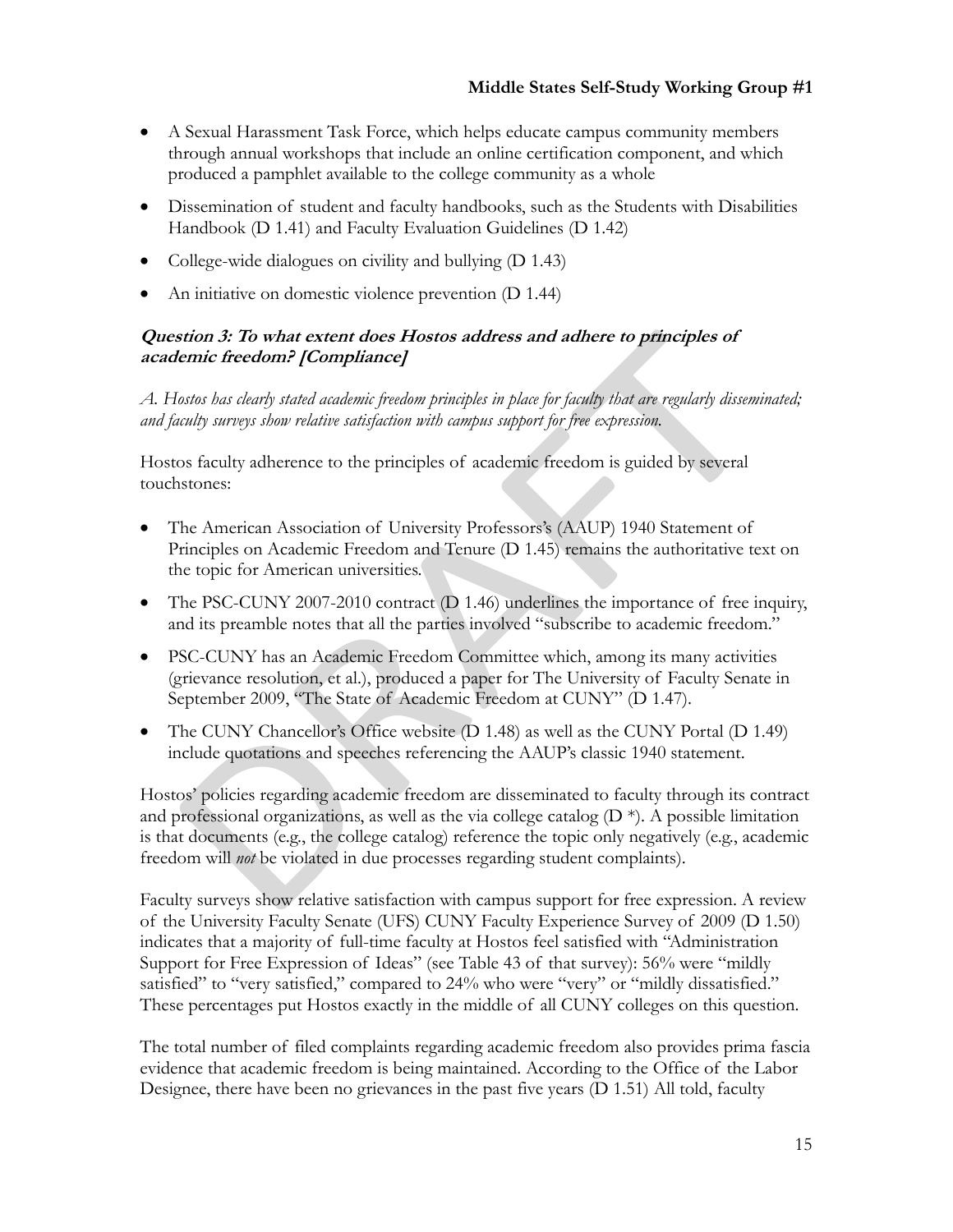perception of academic freedom seems to have improved since the 2002 UFS Faculty Experience Survey, when Hostos ranked 17 out of the 19 CUNY campuses regarding "Administration Support for Free Expression of Ideas" (D 1.52). *B. Hostos has clearly stated academic freedom principles in place for students that are regularly disseminated.* 

Ultimately, Hostos students' academic freedom is defined in the Joint Statement on the Rights and Freedoms of Students (originally created in 1967 and updated in the 1990's). The statement notes that teaching and learning are complementary activities, hence the academic freedom of students and faculty are dependent upon each other; and that students need to be able to form "critical judgment" and to engage in independent study.

The importance of academic freedom principles for students is also affirmed in the CUNY Board of Trustees Bylaws, Article XV. "Freedom to learn and freedom to teach are inseparable facets of academic freedom." (D-Article XV, Section 15.0) The Bylaws stress that "[s]tudent participation, responsibility, academic freedom, and due process are essential to the operation of the academic enterprise.  $(D^*)$ 

Early in 2005, CUNY Chancellor Matthew K. Goldstein reaffirmed his commitment to academic freedom by signing a document prepared as part of the first Global Conference of University Presidents. Reflecting on the document later that year, the Chancellor affirmed students' right to choose their course of studies, and noted that the classroom needs to be a comfortable space in which to debate ideas. In May 2011, Chairperson Benno Schmidt of The City University of New York Board of Trustees, reiterated the importance of academic freedom when he stated that "[f] reedom of thought and expression is the bedrock of any university worthy of the name." (D -

http://www1.cuny.edu/mu/forum/2011/05/06/statement-of-chairperson-benno-schmidtof-the-city-university-of-new-york-board-of-trustees/)

Academic freedom principles are clearly in place for our students. In addition to them being stated by our University, enshrined in Hostos' clear disciplinary procedures, and in action through our student participation in governance, they are stated and disseminated through the Statement on Public Order, which is found in the college catalog, as well as on the Hostos Website. (D- http://www.hostos.cuny.edu/catalog/catalogs/2010- 12HostosCatalog.pdf and http://www.hostos.cuny.edu/sdem/student\_life\_po.html) The Statement explains that "[e]ach member of the academic community. . . has the right to advocate his position without having to fear abuse, physical, verbal, or otherwise, from others supporting conflicting points of view." (D\*)

# **Questions 4 and 5. To what extent are the members of the college community treated equitably and appropriately, regardless of status? [Compliance/Relevant Institutional Issues] How effective are the current stated policies in guiding current practice? To what extent are these policies and related decision-making policies transparent to the college community? [Compliance/Relevant Institutional Issues]**

*A. Hostos has policies in place that, collectively, foster the creation of a safe educational environment where all community members are held accountable for their actions and are expected to treat others equitably and appropriately. And policies show options for recourse in cases of unfair practices or biased decision-making.*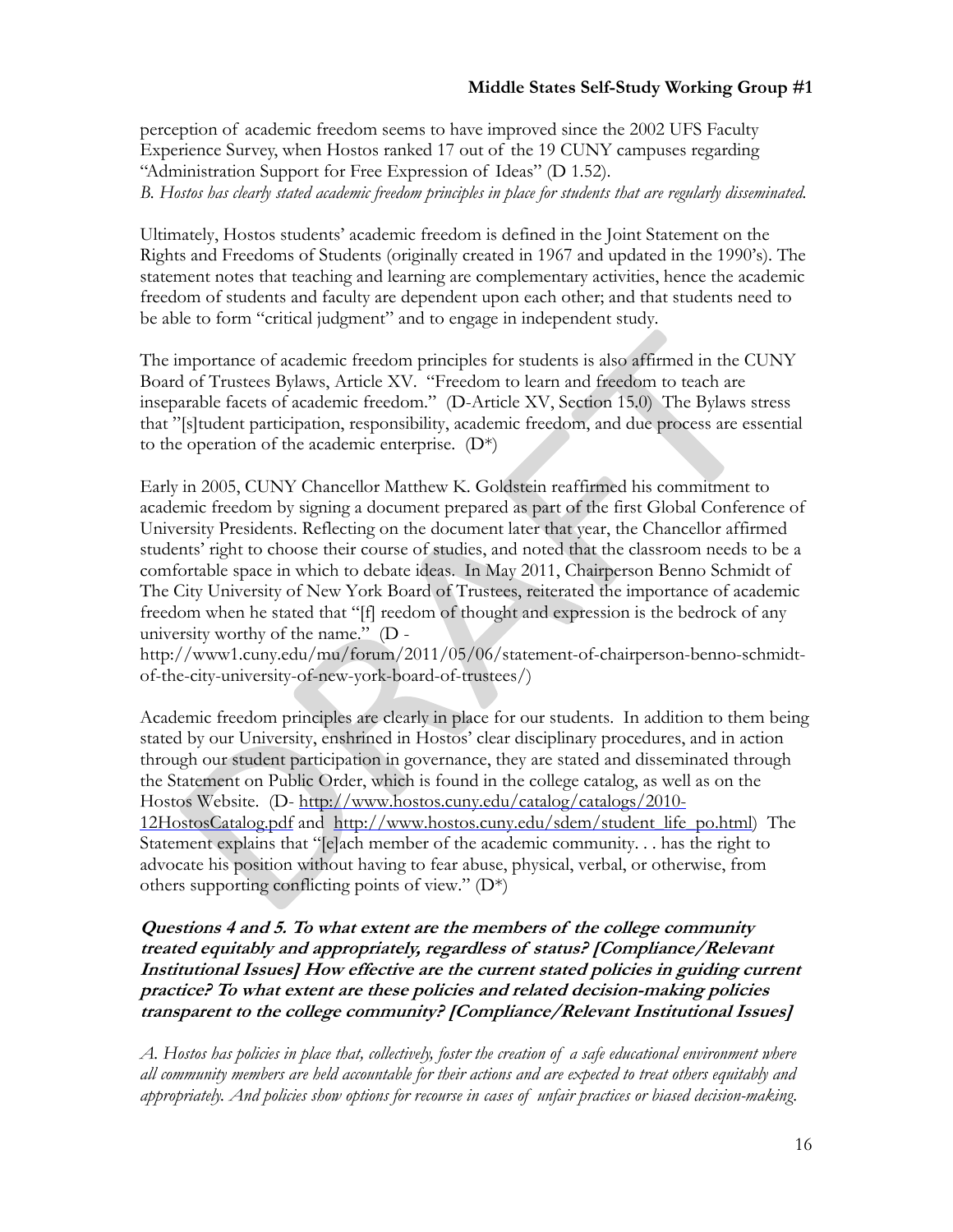Hostos takes seriously its commitment to hold all community members accountable for their actions. Through comprehensive and transparent policies, processes for enforcement adequately reflect a keen sense of mission, which contributes to the cultivation of a safe and supportive environment.

Hostos policies and guidelines align with CUNY and collective bargaining policies and guidelines. For example:

- **CUNY Academic Freedom Policies** provide parameters for faculty behavior and student interaction. They also protect faculty from specific types of complaints against specific types of conduct inside and outside of the classroom.  $(D - )$
- **Hostos Enrollment and Grading Policies** detailed in the College Bulletin (2007-2008, 2008-2010) offer students various opportunities—such as course withdrawal, incomplete grades, course repetition—to account for external academic, social and personal pressures, or emergencies. (D-)
- **Hostos Student Disciplinary/Complaint Policies and Procedures** allow students to challenge grades or file complaints about unfair classroom practices or inappropriate behavior. (D-)
- **CUNY Affirmative Action, Sexual Harassment, and Workforce Violence Policies** provide protection against negative behavior that could tip the balance of power in a given situation. Additionally, sexual harassment policies provide protection and recourse to all members of the college community regardless of professional rank or individual status. (D-)
- **CUNY Ethics Policies and Guidelines** protect all members of the college community from external and internal influences, providing employees with a safe, harassment-free environment. (D 1.59)
- **Hostos Appointment, Reappointment, and Tenure Policies** detailed in the PSC-CUNY contract and more specifically in the Faculty Guidelines for Evaluation, and for staff in the HEO handbook and DC 37 citywide contract provide a common framework for decision-makers. (D)

The balance of faculty and student power is levied by student complaint policies and disciplinary policies. The balance of faculty, staff, and administrative power is levied by hiring, evaluation, and dismissal guidelines that offer protection from personal bias in decision-making. Evaluation guidelines for faculty and staff provide consistent frameworks for decision-makers. College and union grievance policies offer recourse against unfair practices or biased decision-making. (D 1.57

http://www.hostos.cuny.edu/sdem/student\_life\_stcompaints.html)

See Appendix 6.1 for additional information about CUNY and Hostos policies and practices. See Working Group 5's analysis of Standard 10, Questions 3-5 for additional detail on the extent to which tenured, non-tenured, and adjunct faculty are treated equitably at Hostos.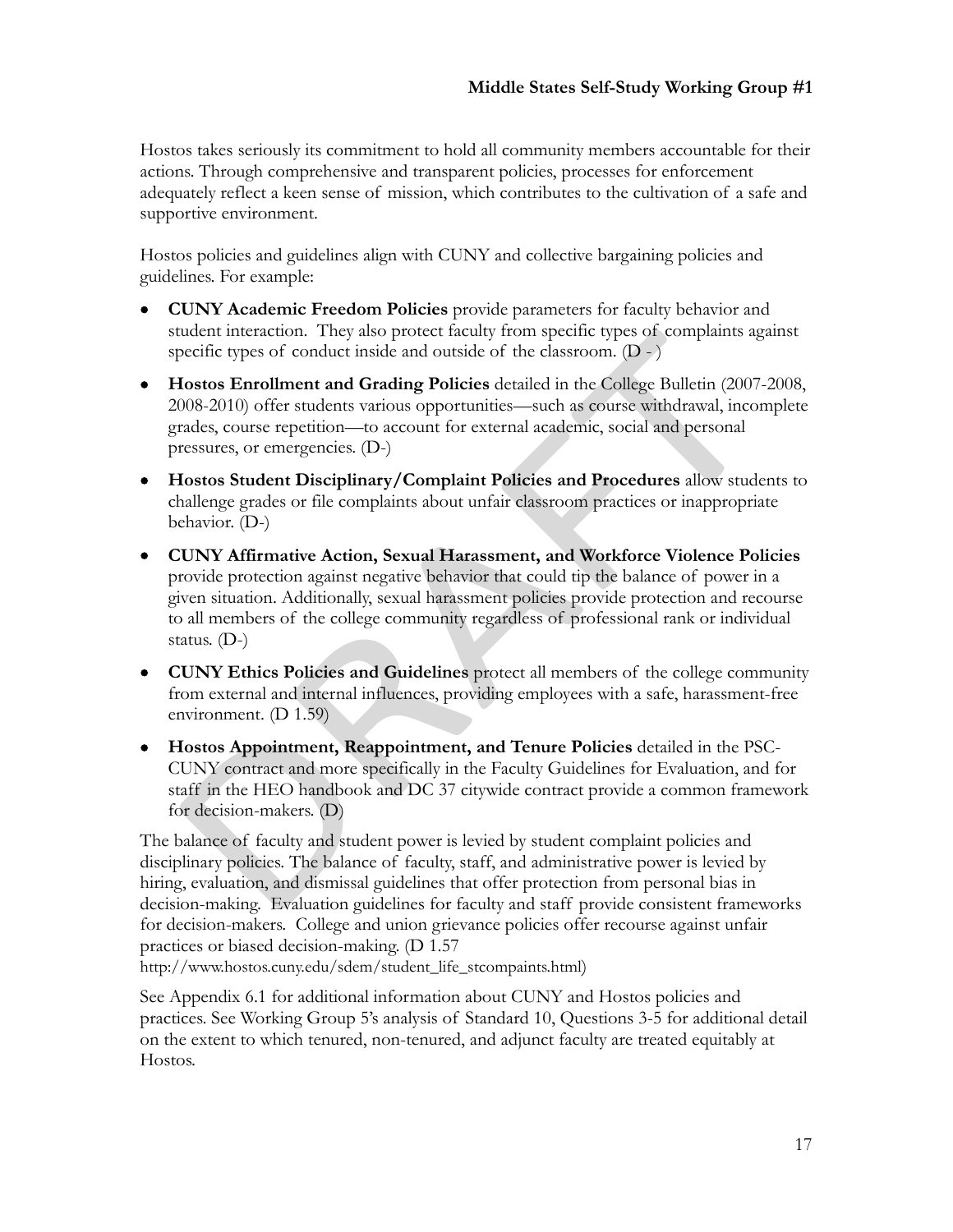# *B. Policies and practices are clearly defined and target a range of campus members.*

As noted under Questions 1 and 2, hiring standards, workload and multiple position regulations and reappointment, tenure and promotion guidelines offer clear guidance, and are made available within individual departments. In 2004, a portfolio system was instituted, in an effort to have a clear, non-arbitrary system in place for reappointment, tenure and promotion.

Policies that govern teacher-student interaction at Hostos are available on the on the Hostos website in the areas pertaining to the Registrar's Office and the college catalog (D 1.66). Policies and procedures are also disseminated to students through a newly designed SDEM Academic Planner (D 1.67). Again, each relevant policy provides a common structure and clearly explains the complaint and disciplinary procedures for students and instructors.

CUNY's bylaws, as well as faculty and staff union contracts, are also available online, as are ethical policies like Equal Employment Opportunity, gift giving, sexual harassment, and workplace violence (D<sup>\*</sup>). In addition, the EEO policies are posted in offices and public spaces across the campus, and the gift policy is disseminated in print annually.

The more proactive initiatives mentioned in response to Questions 1 and 2 also help to ensure transparency about policies and equitable treatment for all members of the college community, i.e., Sexual Harassment Task Force workshops and materials, campus forums on civility and bullying, and the Handbook on Students With Disabilities.

Workplace violence statistics are shared yearly by public safety via email distribution lists and in Campus Crime Statistics reports (D 1.68). The Risk Assessment Walkthrough report will also be shared with the campus community upon its completion (D 1.69).

## *C. Policies are made available primarily through the college catalog and website.*

The most visible venues for information pertaining to codes of ethics and integrity are the college's catalog ( $D^*$ ) and website ( $D^*$ ). The catalogs are produced biannually and distributed to new students. The college website offers more comprehensive and up-to-date information than print copies, making the Internet the chief place that the Hostos community looks for guidance. With the utility of the Internet and web-based documents, updating information has become quicker, easier, and less expensive and time consuming.

## **Relationship to Other Standards**

Integrity is fundamental to all other standards. However, Hostos' Standard 6 questions most relate to the following other standard and questions.

| Working |              |                     |
|---------|--------------|---------------------|
| Group   | Standard     | Question(s)         |
|         | 10 - Faculty | $\sim$<br>́<br>.J-J |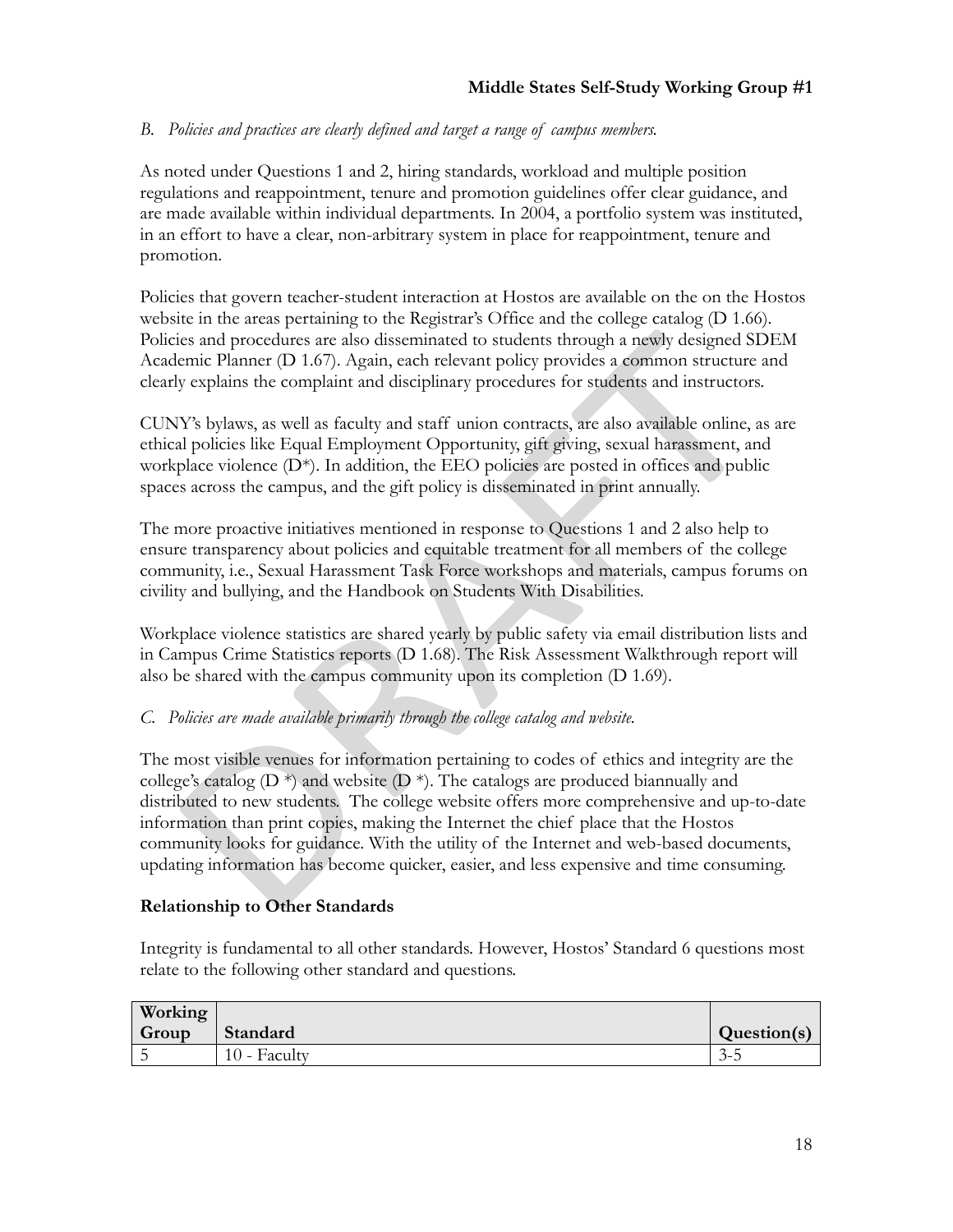#### **Recommendations**

- 1. Offices and departments around the college should focus more regularly on initiating activities that will enhance knowledge of and spur discussion about current ethics policies and procedures (including recent updates), making them part of the campus ethos. For example, efforts could be undertaken to strengthen professional development for faculty and staff on ethics policies.
- 2. The college, in conjunction with university-wide initiatives, should periodically assess compliance with principles of academic freedom.
- 3. Hostos should more regularly re-examine equitability of treatment as demand for services changes over time. For example, if number of students seeking evening/weekend classes increases, and more adjuncts are brought on board to accommodate students' needs, what adjustments, if any, need to be made?

19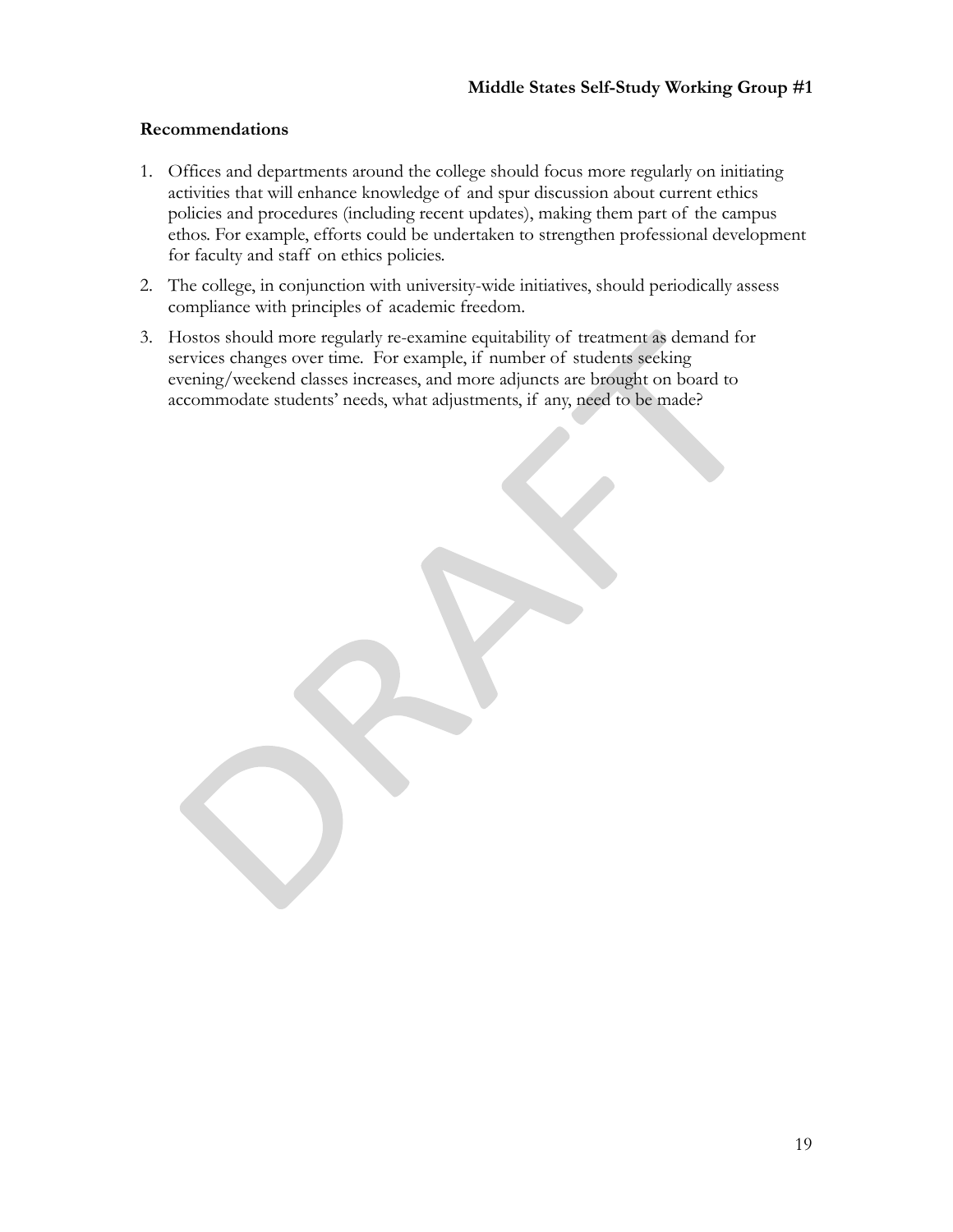# **Appendix 1.1: Changes to the Hostos Community College Mission Statement Between Current and Previous Institutional Self-Study**

Hostos Community College Mission Statement<sup>2</sup>

Consistent with the mission of The City University of New York to provide access to higher education for all who seek it, Eugenio María de Hostos Community College was [deliberately placed established in the South Bronx to meet the higher educational needs of [the] people from this and similar communities who historically have been excluded from [quality] higher education.

The [M]mission of Eugenio María de Hostos Community College is to offer access to higher education leading to intellectual growth and socio-economic mobility through the development of linguistic, mathematical, [and] technological [skill development in], and critical thinking proficiencies needed for lifelong learning and for success in a variety of programs including careers, liberal arts, [and] transfer , and those professional programs leading to licensure.

The College takes pride in its historical role in educating [second language learners and] students from diverse ethnic, racial, [and] cultural and linguistic backgrounds, [including] particularly Hispanics and African Americans.<sup>3</sup> [Therefore,] An integral part of fulfilling its mission is to provide [transitional] language instruction for [second language] all English-asa-Second-Language learners along with [quality] Spanish/English bilingual education[al] programs, opportunities for lifelong learning, and offerings to foster a multicultural [academic] environment for all students. Hostos Community College, in addition to offering degree programs, is determined to be a resource to the South Bronx and other communities served by the College by providing continuing education, cultural events, and expertise for the further development of the communities it serves.

 $^{2}$  Accessed on Hostos website, 10/5/10, and annotated by Zvi Ostrin. The current 2010 Mission Statement is compared here to the 2000 mission statement (see *Institutional Self‐Study Report AY 2000‐2001, October 24, 2001*, p. 44). Text *removed* from the 2000 Statement is marked by brackets and strikethrough, as follows: [Removed]. Text *added* to the 2010 Statement is underlined, as follows: Added.

 $3$  In the 2000 Statement, this sentence was situated at the end of the first paragraph, i.e., following "excluded from [quality] higher education."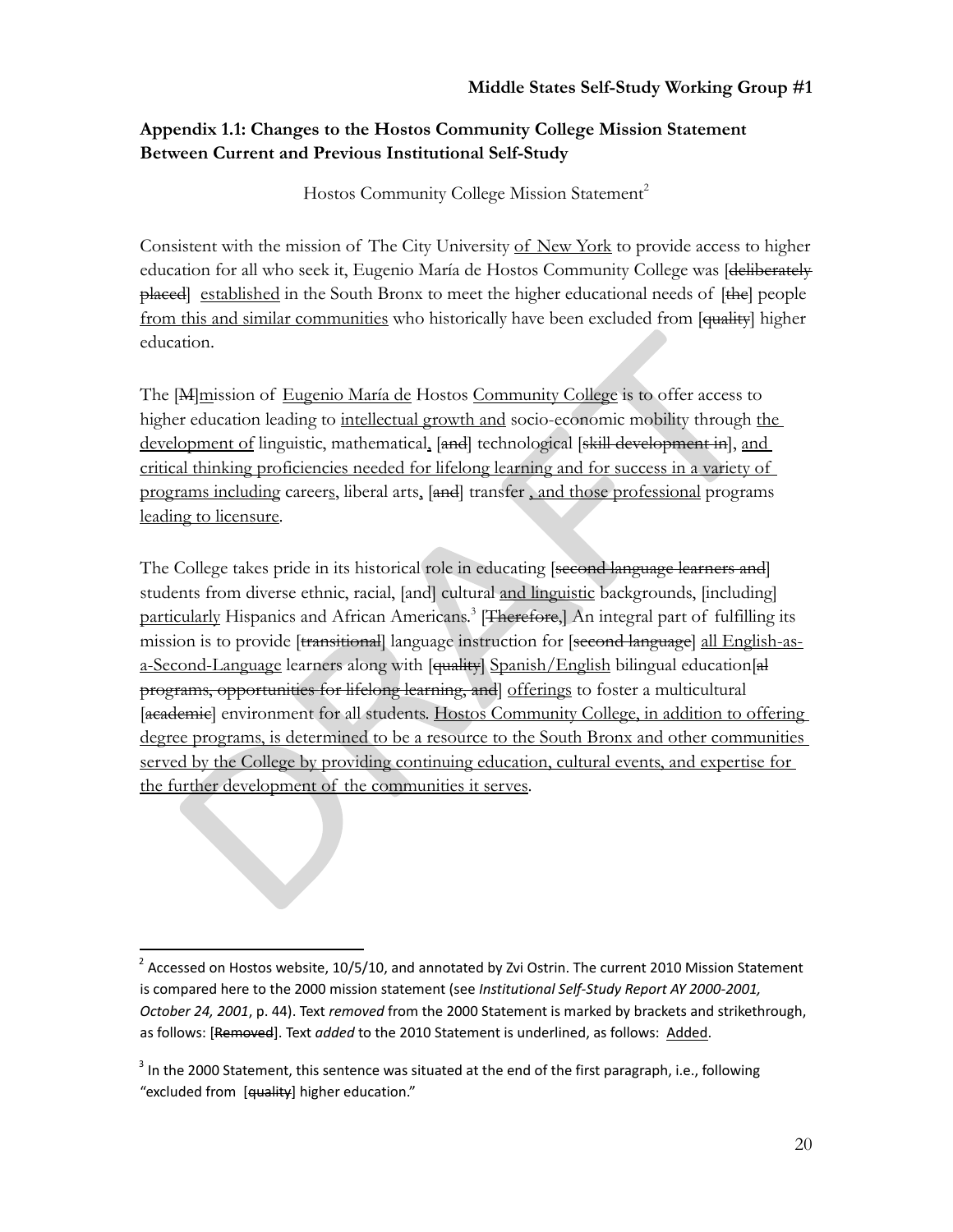# **Appendix 1.2: Middle States Mission Statement Review 1971 – 2000 (Mission Goals Objectives Study Group Draft 2000-2001 Pastoriza-Marin)**

The following is the result of the review of all the mission statements as they appear in the College Catalogs. No separate or distinct mission statement ever appeared until the 1999/2000 Catalog. The Mission, Goals and Objectives Study Group does not recall nor has been able to find any evidence of any mission statement being approved through governance. The 1999/2000 mission statement is the result of a compilation of excerpts form preambles to mission statements, mission statements and educational approaches to bilingual education. Given the results of this Review, it well may be the first opportunity the College has to reach a consensus on a Mission statement.

No mission appeared in the **1971/72** Hostos Catalog, but there were **Goals of the College as it Affects Admissions Policies** only. The goals were to train South Bronx residents "in the health professions and upgrade those currently employed in the health fields." There is also the statement that HCC "is committed to serving the educational needs of the South Bronx community." The **Hostos Approach to Education** is "self-paced learning."

The **1972/73** Catalog retains the above statements but has modified the Preamble to include "deliberately placed in an economically depressed community- the south Bronx- and given the specific responsibility of serving of that inner city community". It has also added as **Goals** the "systems approach to learning", the "Diagnostic and Developmental Skills Program" (English, Math and Spanish), "Bilingual Education" and "Community Education". The **Hostos Approach to Education** continues the same**.** 

The **1974/75** Catalog retains exactly the same statements and adds the statement "all entering freshmen are tested in Basic English, Mathematics, English-as-a-Second-Language and Spanish skills prior to their registration."

Because of monetary constraints, HCC did not publish a **1975/76** Catalog, but issued a statement that the 1974/75 would continue to be used with a supplement reflecting changes and additions.

The next Catalog encompasses three academic years: **1977/1978/1979**. In this Catalog, **Goals of the College as it Affects admissions Policies** no longer appeared.

(Missing 1980/81 Catalog.)

In **1981/82** there appears a Mission statement which reads " the mission of HCC is to provide services that help the City of NY to be an urban community that works for all its citizens". The **Hostos Approach to Education** does not appear but the **Hostos Approach to Bilingual Education** does. Under this heading the statement "The aim of the College is to foster a total bilingual-multicultural environment in which students can develop proficiency in English, maintain and develop their abilities in Spanish and become more appreciatively of the different cultural background of their peers. In sum, the College does not seek to replace the languages and cultural values of its students, but, rather, to enable them to function comfortably and easily in a variety of sociolinguistic settings."

The **1982/83**,**1984/85, 1985/86\* 1987/89, 1989/91, 1991/92**, **1992/93** Catalogs retain the **Hostos Approach to Bilingual Education** and mission statement.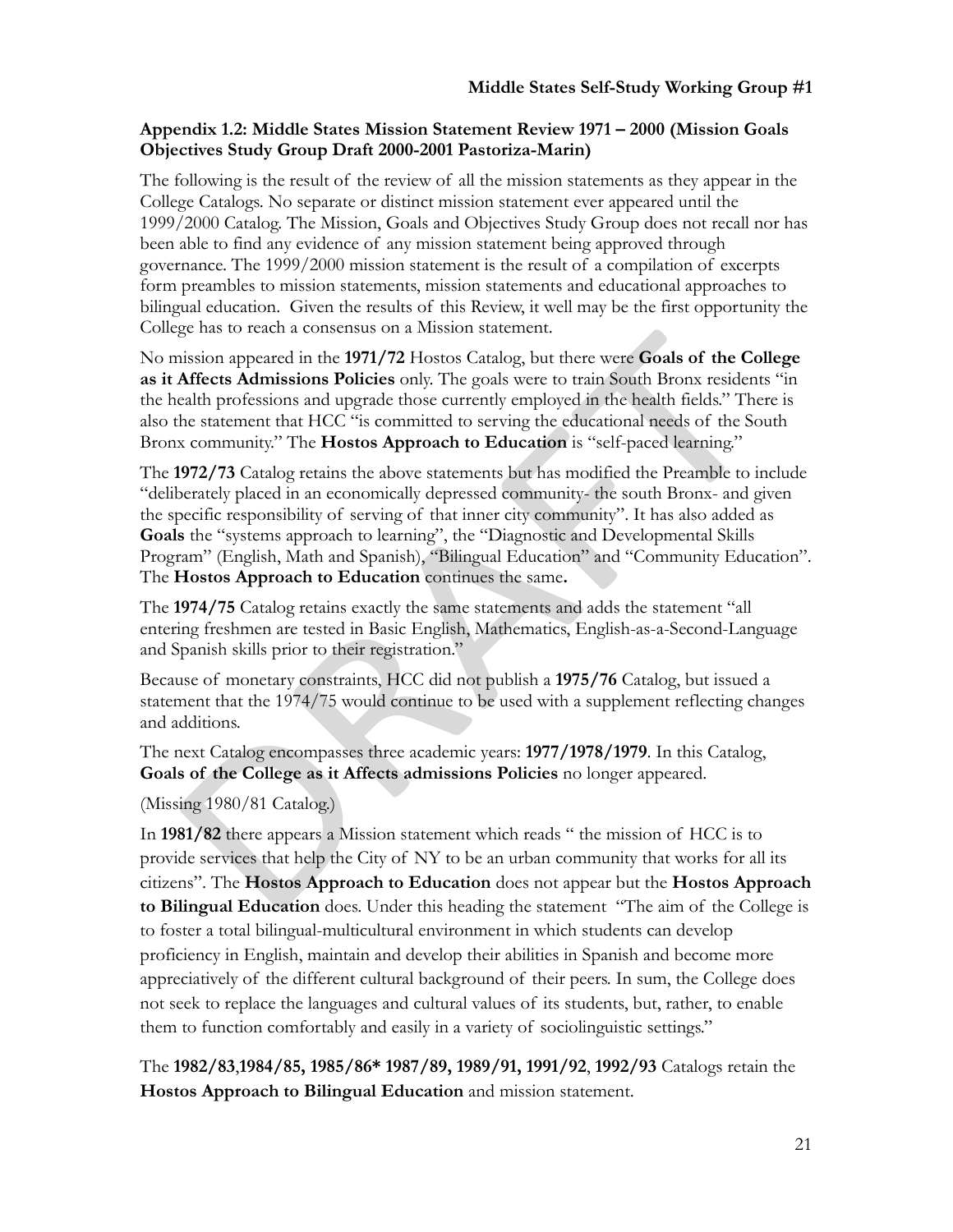The **1993/95**, **1994/95** Catalogs have the following statement: "The College currently states its mission as that of providing 'educational opportunities leading to socioeconomic mobility for first and second generation Hispanics, African Americans, and other residents of New York City who have encountered significant barriers to higher education'" The **Hostos Approach to Bilingual Education** remains unchanged.

In the **1994/95** catalog the statement "deliberately placed in an economically depressed community- the south Bronx- and given the specific responsibility of serving of that inner city community" in the Preamble does not appear.

The **1996/97** Catalog is identified as an Addendum to the **1994/95** Catalog and states as mission "providing 'educational opportunities leading to socioeconomic mobility for first and second generation Hispanics, African Americans, and other residents of New York City who have encountered significant barriers to higher education. To this end, Hostos provides its students with bilingual education."

In the **1997/98** Catalog the **1994** mission statement is retained, but a **Bilingual Education: A Statement of Policy and Practices** appears with the statement "A cornerstone of the College's mission is to offer bilingual education and opportunities in a multi-cultural environment that fosters appreciation for cultural diversity, second language acquisition and intellectual growth." In the Preamble, the first sentence reads: "[HCC]…was created […] to serve the needs of the South Bronx". In the **1999/2000** Catalog the mission statement has its own heading. It modifies the statement of " [providing] educational opportunities leading to socioeconomic mobility for first and second generation Hispanics, Blacks, and other residents of New York City who have encountered significant barriers to higher education". It adds the following statement: "In order to provide its students with new academic and career opportunities, the College specifically addresses itself to their need for improving English language and computational skills. An integral goal of the College, therefore, is to provide transitional bilingual educational opportunities for its Spanish dominant students and to foster a multicultural academic environment in which all students to appreciate the many cultures they represent." It includes now as a mission statement

 "the College does not seek to replace the languages and cultural values of its students, but, rather, to enable them to function comfortably and easily in a variety of sociolinguistic settings", which originally comes from the **1982 Hostos Approach to Bilingual Education.** 

With the Self-Study Steering Committee's support, and input of the College community, the Mission, Goals and Objectives Study Group produced two versions of the mission statement reflective of the ideas, views and concerns presented by the College community on the June 6, 2000 Assembly.

The next step is to present to the Steering Committee the findings of this Study Group. The next task is to review Goals and Objectives.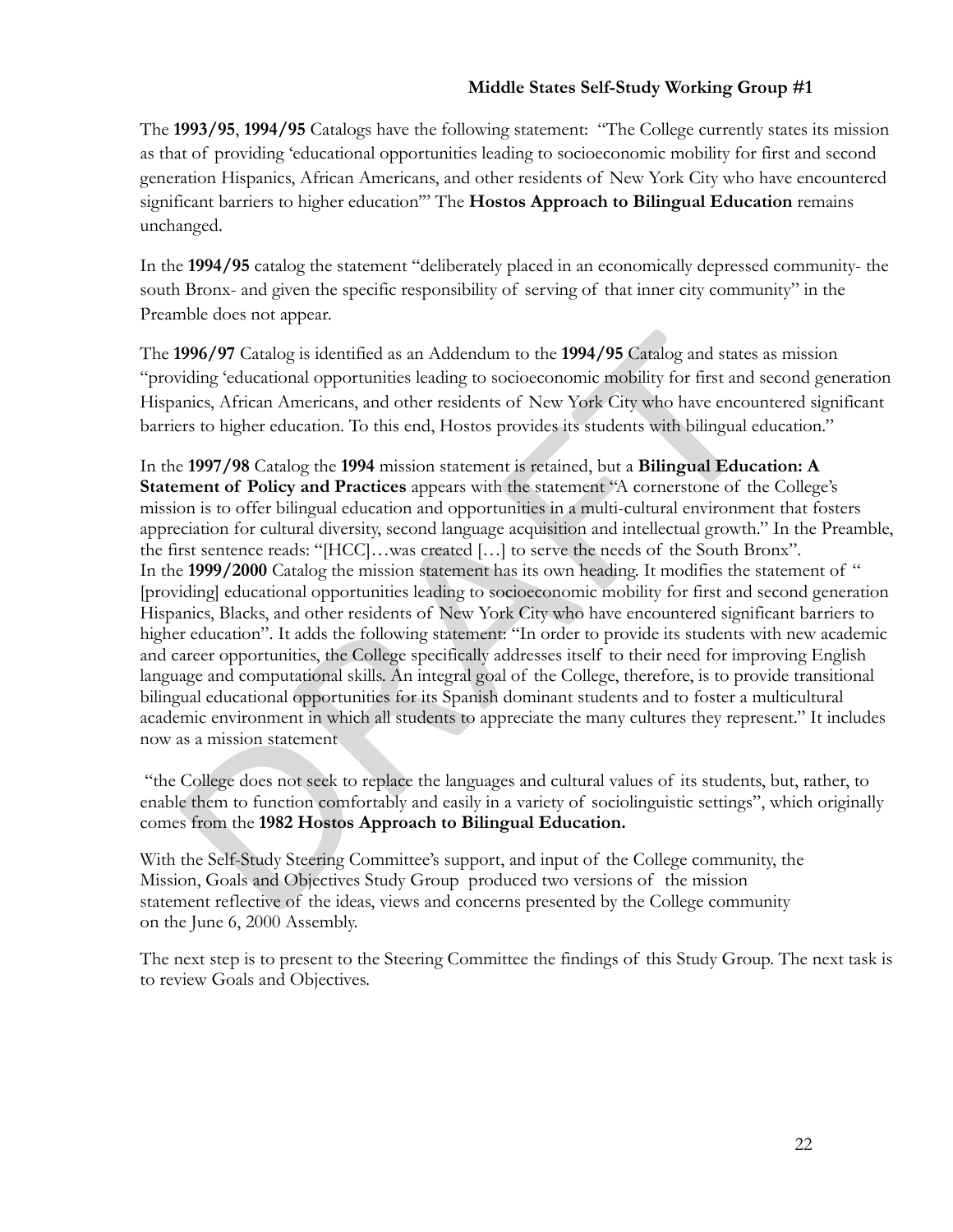# **Appendix 1.3: Mission Statements from Divisions, Key Administrative Offices and Academic Departments**

# **1. Administration and Finance**

The **Accounts Payable Department** is committed to ensuring that all disbursements of tax levy college funds to vendors, faculty, and staff are completed with efficient, precise, and prompt service and in accordance with guidelines and procedures as mandated by CUNY and the Comptroller's Office of the City of New York.

The mission of the **Budget Office** is to facilitate the optimal use of the college's financial resources, and to support academic and administrative resource planning and budgeting with timely, accurate information.

The **Facilities/Building & Grounds Department** of Hostos Community College is committed to providing its faculty, staff, and students with facilities that are safe, clean, and well maintained. We will make every effort to provide a healthy environment that is conducive to learning and supports the mission of our institution.

The **Bursar's Office** supports the College and Division of Administration & Finance missions through the control, collection and timely deposit of all monies received from students, faculty, and staff for the College, including the Adult and Continuing Education programs. The Office, in addition, is committed to providing efficient service in the distribution of all salary, financial aid, and internal college checks; the billing, collection, and depositing of money from students at registration; and the creation, and collection of student liabilities and receivables.

The **Business Office** provides support and assistance for the College in the areas of accounting, accounts receivable, Perkins Loan, TAP Certification, the Research Foundation post ward accounting and the college revenue budget. We seek to render timely, effective, efficient and a customer friendly service to all faculty members, staff, students and administrators, as well as customers both within and outside the University community. We strive to maintain and enforce strong professional and ethical standards, while adhering to CUNY policies and procedures. As part of a vast institution of higher education, we recognize the need to continue to learn and adapt to innovative ideas and technologies.

The **Human Resources Department** aspires to contribute to the realization of Hostos Community College's stated mission through the proper and careful selection, training, motivation and utilization of its human capital, and, to foster a diverse work environment where employees are valued and appreciated for their individual contributions.

The **Information Technology Department** at Hostos Community College is committed to providing a secure, cost-effective and reliable state-of-the-art technology infrastructure and computing environment to enable and enhance the productivity, accessibility and user experience for all of its constituents while focusing on a dedication towards customer service to support the College's mission.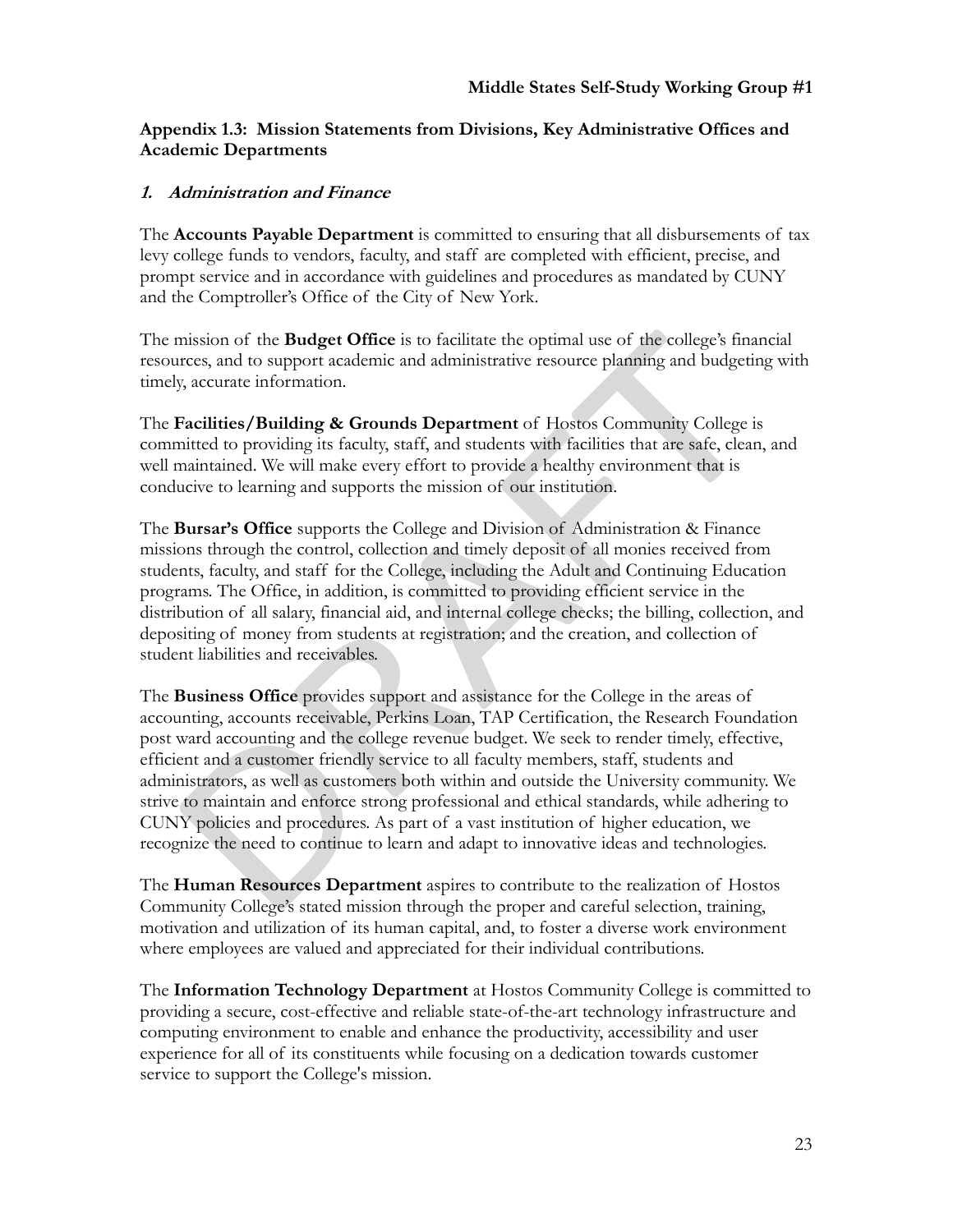Consistent with the mission of the college and that of the Division of Administration and Finance, the **Payroll Department** will concentrate its efforts on providing administrative and support service to the college and its infrastructure.

The mission of **Procurement** is to ensure efficient and continued operation of the College by obtaining all goods, equipment and services while ensuring compliance with rules and regulations set forth by all governing agencies.

# **2. Student Development and Enrollment Management**

**SDEM:** The strength of The City University of New York is derived from the diversity of its students and from each College's distinctly defined institutional character. As a consequence, each College offers discrete campus-based services and programs which reflect its unique mission, character and student populations. The Student Affairs divisions of each College provide quality services and programs which support the academic mission of the University and enhance student learning and development.

The primary objectives of the services and programs are to support students' academic achievement and persistence leading to graduation; to provide opportunities for career development; to enhance students' intellectual, aesthetic, and social growth; to facilitate critical thinking skills; and to promote civic responsibility.

The mission of the **Office of Financial Aid** is to provide professional services to students that will remove financial barriers and empower them to meet their educational goals. Through the strict adherence of federal and state requirements and by customizing the best practices provided in the field by our national, regional and state associations, the Office nurtures a supportive structure leading to the timely delivery of student aid funds essential to student retention.

The mission of **Career Services** is to provide students at HCC with career and employment options, by establishing opportunities as well as providing individualized training and group preparation to facilitate career counseling exploration, job readiness, practical work experience and resource development while promoting independence, professionalism, and personal responsibility.

The mission of the **Wellness Coordinator** is to educate and empower the Hostos student body and staff in respect to the growing field of wellness. The emphasis is on accentuating and promoting positive lifestyle choices rather than treating an illness after it has taken hold. Increased student awareness of the benefits of physical and emotional wellness will result from various learning forums. Integration with the aforementioned Health Services Office and Athletics department will help to amalgamate the various branches of the college.

The **Office of Student Life (OSL)** focuses on the development and maintenance of student programs that provide opportunities for academic and personal development through leadership activities, internships, orientation, counseling, holistic wellness, career exploration, and athletics.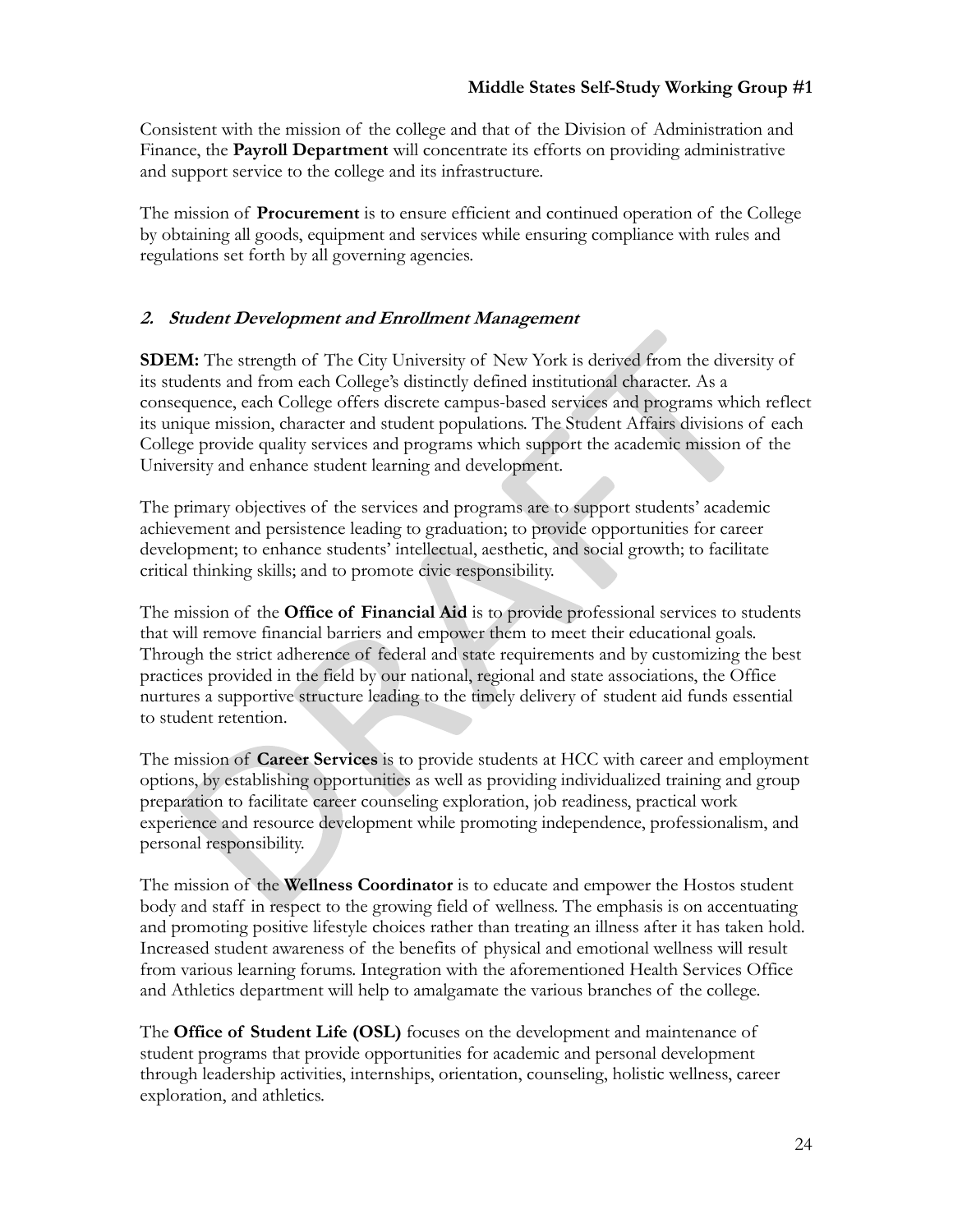The Purpose of the Hostos Community College **Student Leadership Academy** is to create and coordinate college-wide academic and co-curricular experiences that will prepare students to be effective global citizens who are engaged in transforming their communities through scholarship, work and volunteer service. The design of the Student Leadership Academy takes into consideration the diverse needs of Hostos students and therefore seeks to provide multiple access points for students to gain experience from the programs of the Academy. Students may have a formal relationship with the Academy by enrolling in the Student Ambassador Program, Student Orientation Services (SOS) Team Program, Emerging Leaders Program, the Hostos Athletic Leaders Organization (HALO) or the Volunteer Corps or they may simply participate in a select number of programs offered to the entire Hostos student body. In an additional effort to promote and document student participation in the three programs of the Academy, the Scholarship and Portfolio Program, as well as a Student Leadership Web Page will function as significant elements to promote and highlight the accomplishments of the Academy. The Leadership Academy works in coordination and support of the Global Scholars Program, The Honors Program, the Student Government Association, Phi Theta Kappa Honors Society and other campus groups, clubs and organizations, as well as within the academic disciplines to develop leadership initiatives, provide workshops and training sessions to help to improve leadership techniques and ideals to the entire Hostos Community College population. The Academy also works in coordination and support of the CUNY Leadership Academy routinely to help to enhance and develop programming and touchstone activities for students who want to develop their leadership skills throughout CUNY, both centrally and on the other campuses

The **Office of Student Programming for Veteran and Reservists** has been established to provide an array of specialized educational support and student development related services for veterans and reservists. Services include organizing and developing student leadership training and mentorship training; collaborating with faculty to provide guidance and support on programming initiatives, conducting orientations on academic policies and procedures; providing guidance and support on programming initiatives that increase awareness of veterans and reservists students at the college; assisting academic support; developing and conducting extra-curricular activities for veteran and reservists affairs at the college; and serving as liaison for community service referrals.

## **3. Division of Academic Affairs**

The **Allied Health Science Department's** mission is consistent with the College's mission to provide educational opportunities leading to socioeconomic mobility for students from diverse ethnic, racial, cultural, and linguistic backgrounds, particularly Hispanics, and African Americans. The programs provide the educational opportunities for entry into the health careers of dental hygiene, nursing, and radiologic technology leading to professional licensure and certification. Our programs serve as a resource for the promotion of health and wellness for the population of the South Bronx and surrounding communities. All programs within the Department of Allied Health strive to promote professional values and ethics resulting in a commitment to life-long learning.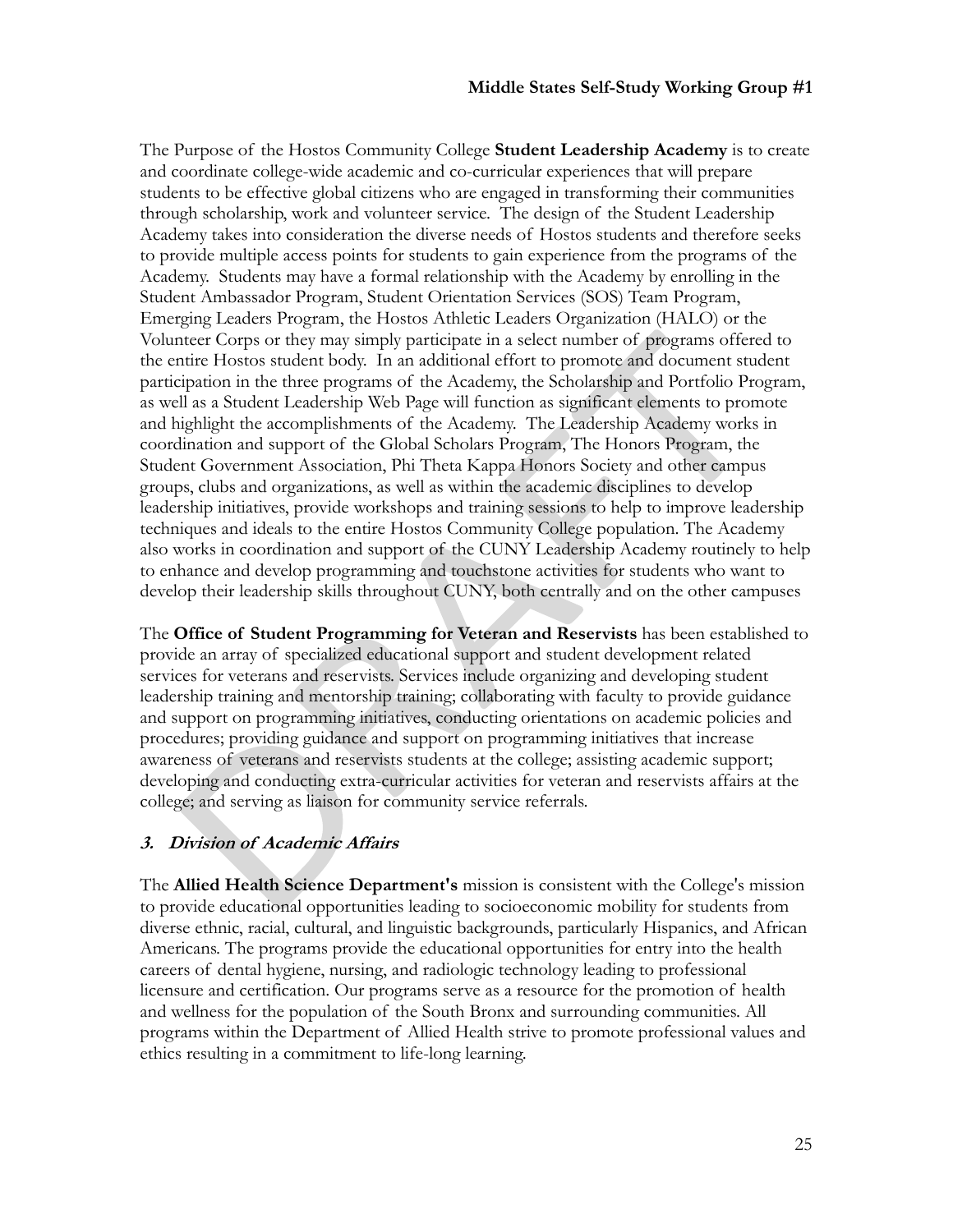The **Behavioral and Social Sciences Department** is committed to the intellectual development and civic empowerment of all students through offerings that provide an understanding of human behavior and the social and historical evolution of societies, nation states, and modern systems of political and legal governance. Through specific offerings in the disciplines of sociology, psychology, anthropology, political science, public affairs, legal studies, history, and economics, students are encouraged to explore their society, its diversity, and acquire knowledge about the actions of individuals, institutions and key governance structures. The department offers liberal arts options and degree programs in public administration, criminal justice and legal studies. The department is committed to the enhancement of opportunities for historically underserved communities, including ethnic, racial and linguistic minorities.

The Behavioral and Social Sciences Department consists of the following three units:

- 1. Behavioral Sciences
- 2. Social Sciences
- 3. Public Administration, and Paralegal Studies

The Behavioral Sciences unit offers courses in the disciplines of psychology, sociology, and anthropology. The Social Sciences unit offers courses in the disciplines of history, economics, political science, interdisciplinary social sciences, and political economy. The Public Administration unit offers courses in public administration, criminal justice, and paralegal studies.

The Behavioral and Social Sciences disciplines are essential elements of a liberal arts education. In recognition of this, the College requires the successful completion of twelve (12) credits in these disciplines as part of the requirements of the A.A. degree. Three (3) credits in Public Administration may be applied toward the twelve-credit behavioral and social sciences graduation requirement for the A.A. degree. A study of these disciplines should contribute to an individual's functioning in many areas of life. Moreover, this study provides an opportunity for students to examine the nature of society and human behavior, social problems, and social change. The behavioral and social sciences are, therefore, recommended for all students. Study in the behavioral and social sciences allows for a wide choice of careers in teaching, law, government, diplomacy, public agencies, social work, research foundations, business, health fields, as well as self-employment. Several introductory, behavioral and social sciences courses are offered in both English and Spanish.

The mission of the **Business Department** at Hostos Community College is to provide credit programs leading to associate degrees or certificates for Business Department students to facilitate employment in their chosen field or transfer to a senior college.

The mission of the **Education Department** is to prepare students to be qualified and competent in both practice and theory so they can pursue their professional and academic goals in their chosen areas of Teacher Education, Community Health, or Gerontology. Further, within those programs, students become part of a community of learners which seeks to develop students holistically by improving their skills in communication and critical thinking and through course offerings in physical education and health education.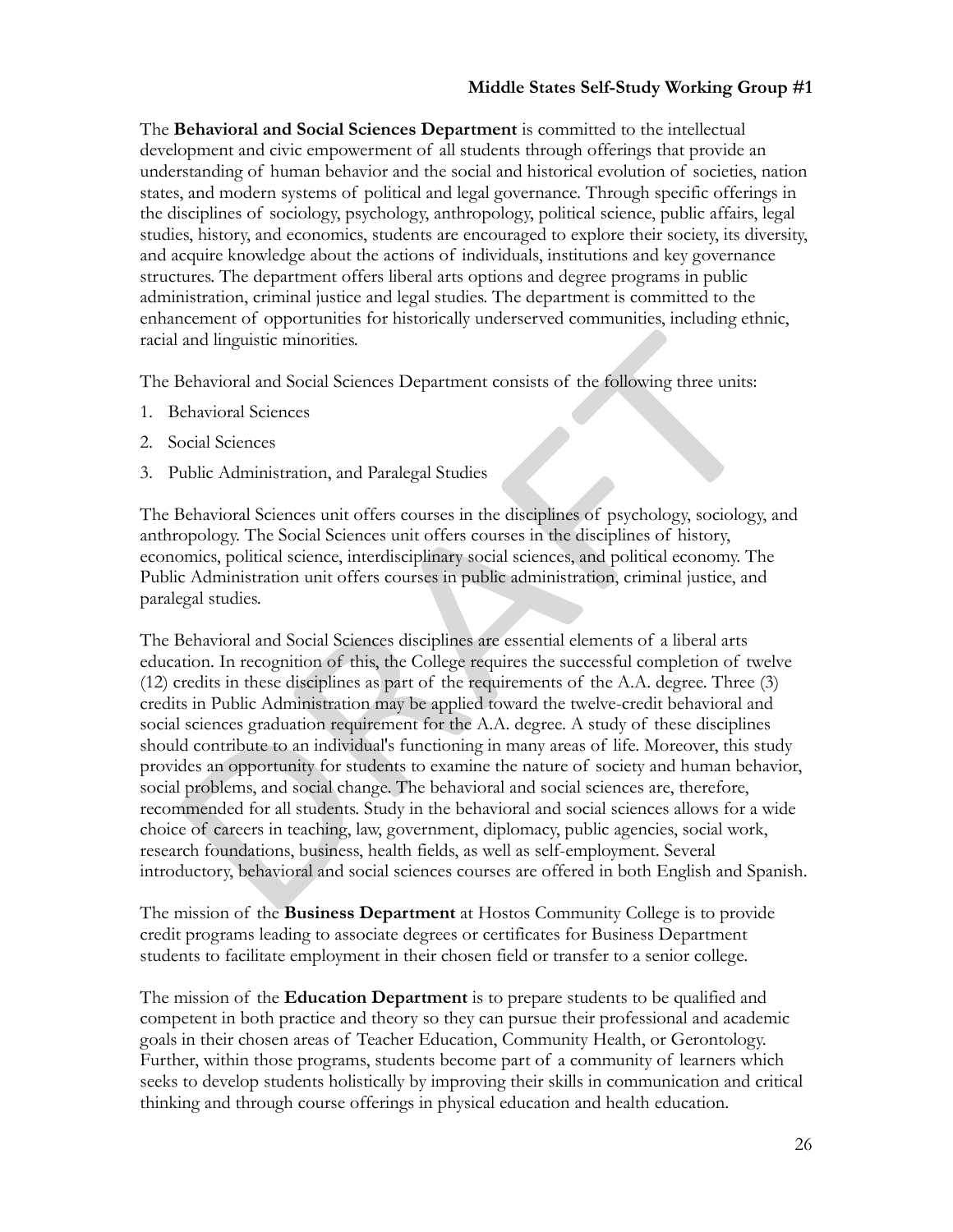The **Humanities Department** fosters the study and practice of all aspects of humanistic endeavor in the college. The multicultural offerings in Humanities complement and enhance the curricula across the spectrum of programs in the college, enabling students and faculty to explore and interpret humanistic studies leading to a better understanding of their own diverse ethnic, racial, cultural and linguistic backgrounds.

Through its offerings in **Languages, Literature, History, Philosophy, the Visual and Performing Arts, Black Studies, and Latin American and Caribbean Studies**, Humanities Department helps students develop proficiencies in reading, writing, speaking, critical thinking, and artistic creativity, helping them overcome the challenges of contemporary urban life and become responsible, successful, and creative citizens.

The **Language and Cognition** Department seeks to facilitate the acquisition of second language and academic skills within a sequential program of content-based ESL instruction so that students will achieve proficiency in college-level reading, writing, and critical thinking skills in English and succeed in the CUNY-mandated tests and the College's academic programs. It also offers Linguistics courses to all interested students, particularly those who are Liberal Arts and Education majors.

The department is committed to developing various programmatic options of interdisciplinary study suited to the academic needs and aspirations of all students enrolled in our program. It also hopes to serve as a pedagogic resource to departments teaching ESL students by sharing strategies to develop teaching techniques that will make content comprehensible for these students, optimize their class participation, and facilitate their oral/written responses to the material in question.

As an academic department, the Hostos Community College Library functions as a dynamic center of teaching and learning. The Library provides information literacy tools that enhance the pursuit of knowledge by teaching our college community to retrieve, critically evaluate and synthesize information for academic, professional and personal pursuits. In this thriving urban environment, we partner with each academic department to broaden and contextualize all areas of study, selecting and using the necessary instructional materials, related equipment and services that will assist the college in meeting its educational, cultural and social obligations.

As vanguards of information, the library faculty supports an environment of free and critical thought to realize the goals of a bilingual, metropolitan and multicultural community college.

The mission of the Department of Mathematics of Eugenio Maria de Hostos Community College is to provide for our multicultural student population, a majority of whom are female, minorities and from non-traditional backgrounds, a supportive learning environment, a strong foundation of basic knowledge in mathematics, and to prepare them for a variety of careers in mathematics and related fields.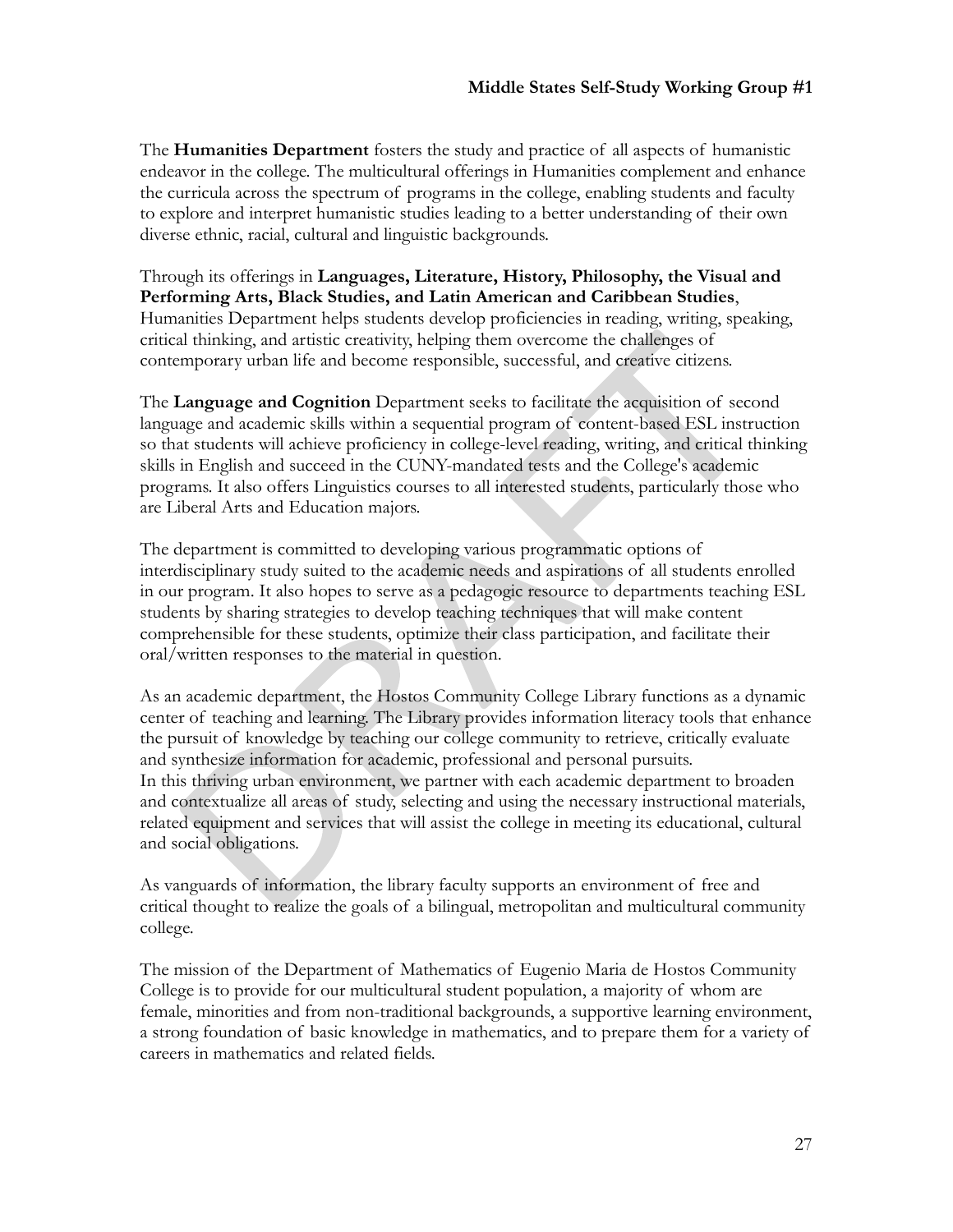To advance this mission, the Department of Mathematics emphasizes for all its students a conceptual understanding of mathematics together with problem solving and higher order analytic skills. The department strives to develop students' ability to think precisely, creatively and critically, to speak clearly and persuasively, and to be aware of the intellectual power and significance of mathematical reasoning in today's technological society. The Department of Mathematics is committed to the highest standards of excellence in teaching and service.

The mission of the **Natural Sciences Department** is to provide high quality in educational programs in science and engineering as well as in support courses for the AAS, Allied Health and Liberal Arts programs. The department assists students to: develop the skills required to analyze the mechanics of the natural and physical environment, learn to think critically, communicate effectively, cultivate an understanding of basic scientific and ethical values, and become responsible citizens of the world. The department also plays a major role in guiding our students of diverse, multicultural backgrounds to acquire advanced knowledge and research skills empowering them to pursue higher education degrees in science and engineering.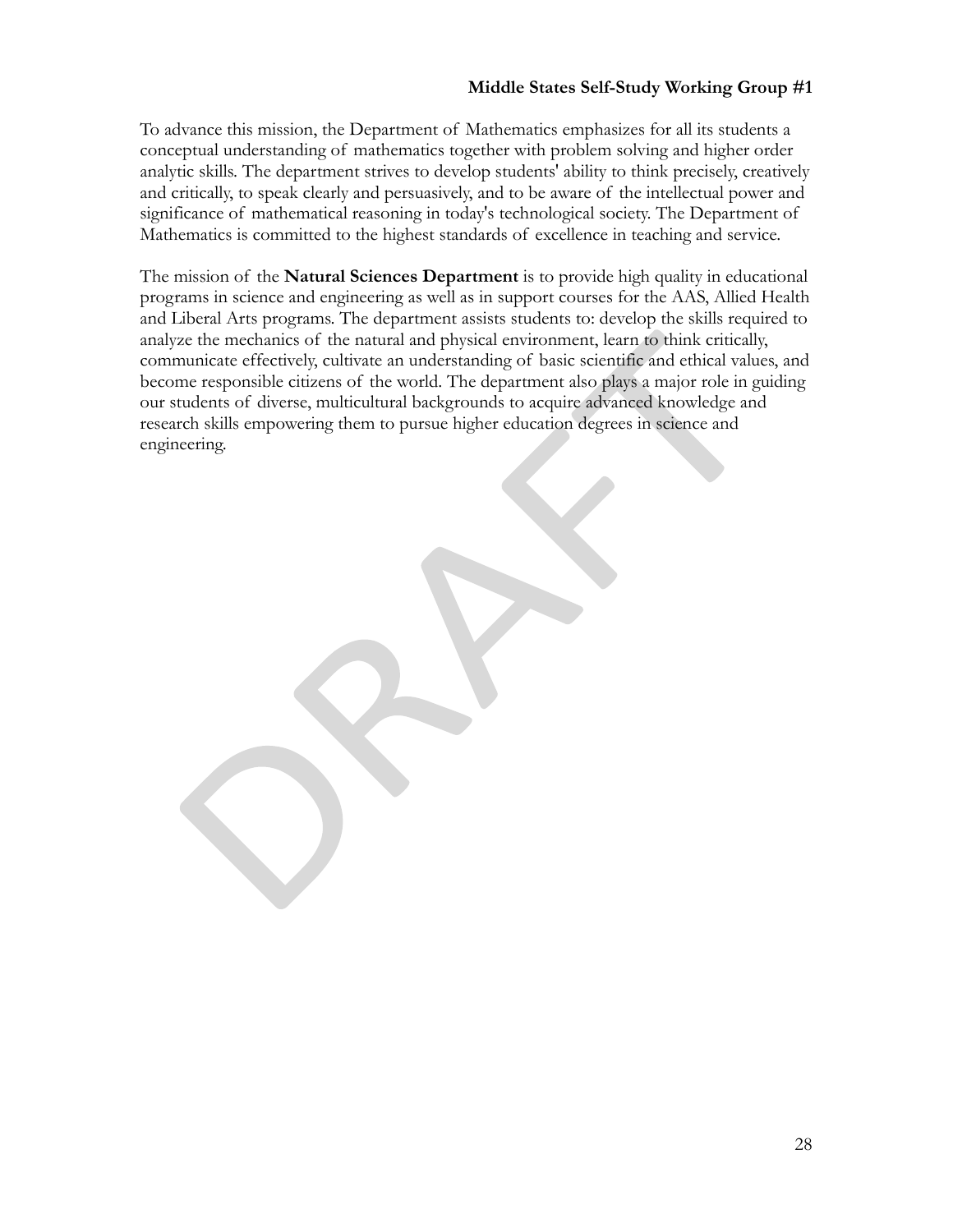| Semester         | Headcount | FTE  | ALL ESL* | <b>ESL Freshmen</b> | Span. Cont.** | Freshmen |
|------------------|-----------|------|----------|---------------------|---------------|----------|
| <b>Fall 2002</b> | 3670      | 3145 | 962      | 222                 | 1030          | 200      |
| Spring 2003      | 3882      | 3174 | 917      | 165                 | 1033          | 136      |
| <b>Fall 2003</b> | 3705      | 3092 | 916      | 232                 | 920           | 182      |
| Spring 2004      | 3837      | 3094 | 827      | 160                 | 877           | 133      |
| <b>Fall 2004</b> | 4340      | 3327 | 860      | 177                 | 791           | 137      |
| Spring 2005      | 4215      | 3359 | 730      | 141                 | 612           | 78       |
| <b>Fall 2005</b> | 4477      | 3289 | 668      | 172                 | 576           | 120      |
| Spring 2006      | 4442      | 3132 | 643      | 133                 | 498           | 64       |
| <b>Fall 2006</b> | 4697      | 3386 | 604      | 171                 | 480           | 113      |
| Spring 2007      | 4800      | 3313 | 562      | 129                 | 504           | 92       |
| <b>Fall 2007</b> | 5112      | 3447 | 541      | 146                 | 425           | 78       |
| Spring 2008      | 5050      | 3382 | 521      | 127                 | 443           | 56       |
| <b>Fall 2008</b> | 5532      | 3732 | 565      | 147                 | 376           | 73       |
| Spring 2009      | 5517      | 3711 | 533      | 135                 | 359           | 47       |
| <b>Fall 2009</b> | 6187      | 4356 | 545      | 153                 | 362           | 83       |
| Spring 2010      | 6530      | 4641 | 608      | 164                 | 412           | 83       |
| <b>Fall 2010</b> | 6499      | 4651 | 592      | 133                 | 302           | 42       |

| Appendix 1.4: Number of Students Enrolled in ESL and Spanish Language Content |  |  |  |
|-------------------------------------------------------------------------------|--|--|--|
| <b>Courses 2002 to Present</b>                                                |  |  |  |

\*Total number of students registered for at least one ESL class.

\*\* Total number of students registered for at least one Spanish Language Content class.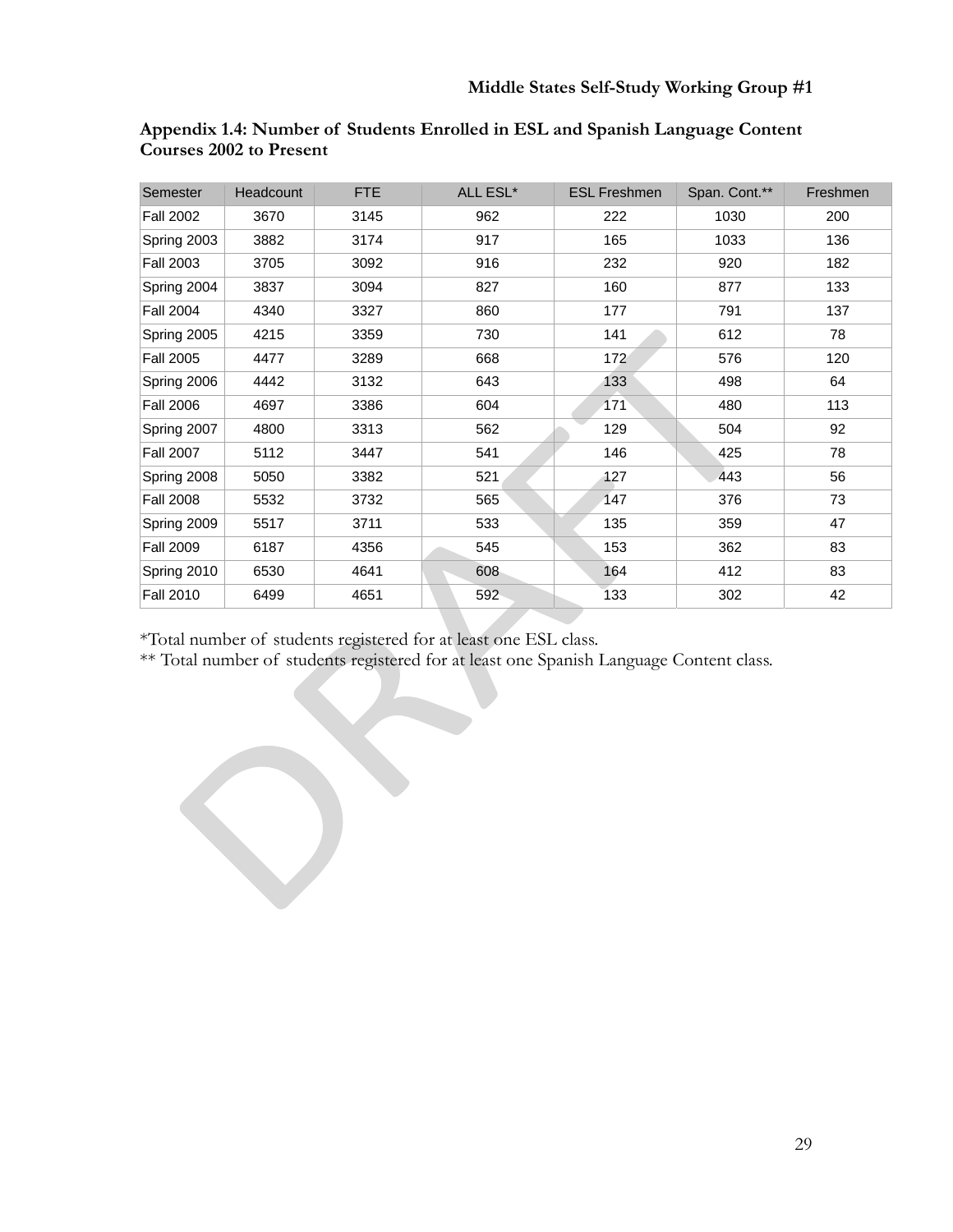| Year    | All Grads | AA  | <b>Nursing</b> | $E C Ed.*$ | Bus. Man. | Dental | Rad. Tech. |
|---------|-----------|-----|----------------|------------|-----------|--------|------------|
| 2002-03 | 365       | 125 |                | 42         | $\cdots$  | 21     | 21         |
| 2003-04 | 348       | 135 | 12             | 23         | $\cdots$  | 24     | 19         |
| 2004-05 | 386       | 144 | 13             | 41         | $\cdots$  | 26     | 23         |
| 2005-06 | 416       | 184 | 12             | 48         |           | 27     | 25         |
| 2006-07 | 443       | 166 | 26             | 37         | 11        | 36     | 24         |
| 2007-08 | 484       | 177 | 31             | 44         | 30        | 39     | 18         |
| 2008-09 | 531       | 208 | 39             | 48         | 43        | 33     | 28         |
| 2009-10 | 602       | 228 | 58             | 70         | 54        | 39     | 29         |

# **Appendix 1.5: Total Number of Graduates by Major**

\*Early Childhood Education